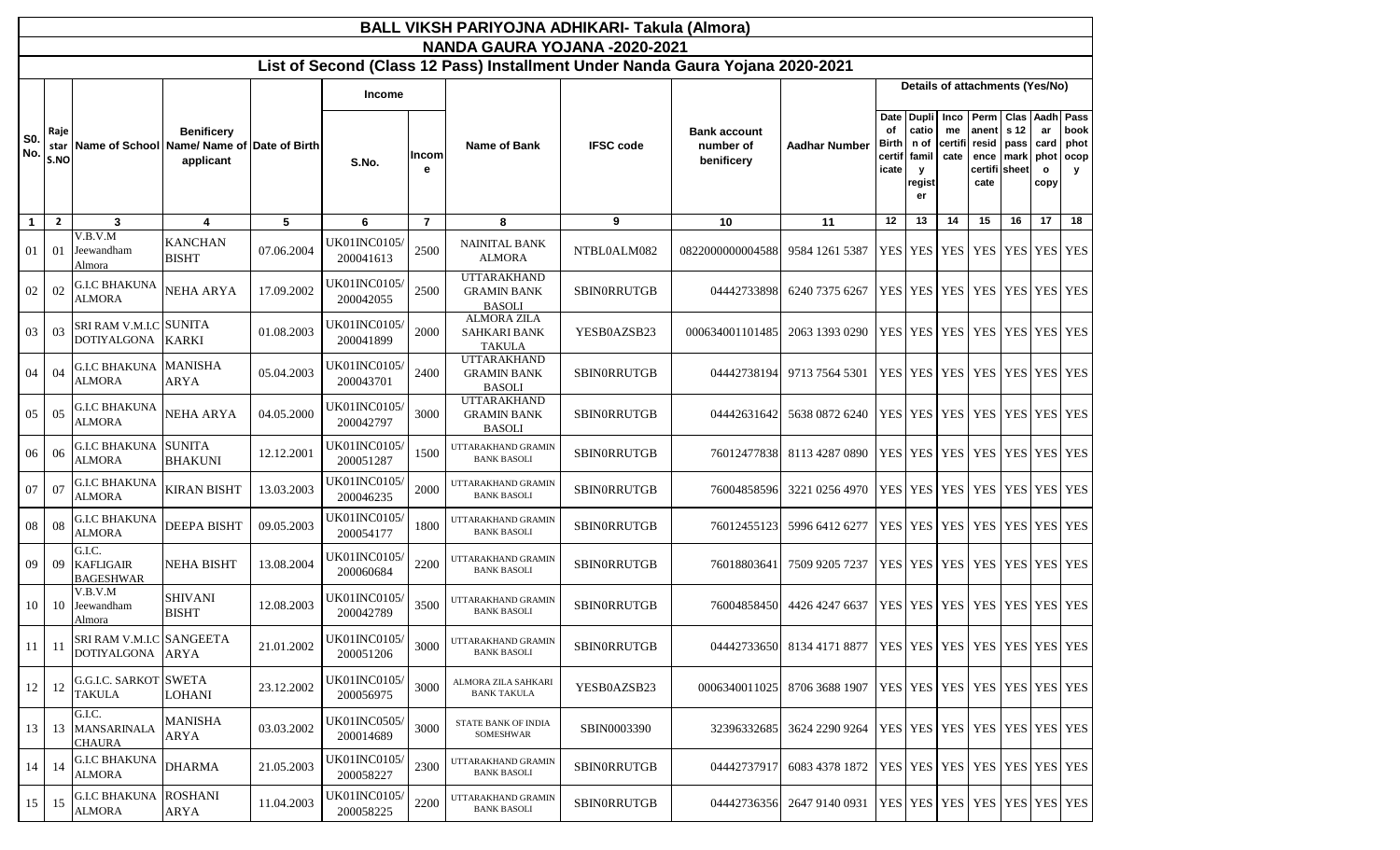| 16     | 16  | G.I.C.<br><b>SOMESHWAR</b><br><b>ALMORA</b>          | <b>RENUKA</b><br><b>BHARTI</b>    | 12.03.2002 | UK01INC0505/<br>200014666        | 2000 | STATE BANK OF INDIA<br><b>SOMESHWAR</b>        | SBIN0003390        | 32352387829     | 6690 9741 5999                                                       | <b>YES</b> | <b>YES</b>            | <b>YES</b> | <b>YES</b>                              |             | YES YES YES |  |
|--------|-----|------------------------------------------------------|-----------------------------------|------------|----------------------------------|------|------------------------------------------------|--------------------|-----------------|----------------------------------------------------------------------|------------|-----------------------|------------|-----------------------------------------|-------------|-------------|--|
| 17     | 17  | G.I.C.<br><b>MANSARINALA</b><br><b>CHAURA</b>        | <b>RENU ARYA</b>                  | 06.07.2002 | UK01INC0505/<br>200014849        | 2000 | STATE BANK OF INDIA<br><b>SOMESHWAR</b>        | SBIN0003390        | 3236095472      | 7849 9640 6802                                                       | <b>YES</b> | <b>YES</b>            | <b>YES</b> | <b>YES</b>                              |             | YES YES YES |  |
| 18     | -18 | G.I.C.<br>MANSARINALA<br><b>CHAURA</b>               | <b>MANJU</b><br><b>NAYAL</b>      | 06.08.2003 | UK01INC0505/<br>200014527        | 3000 | UTTARAKHAND GRAMIN<br><b>BANK SOMESHWAR</b>    | <b>SBINORRUTGB</b> | 76017106812     | 5956 6662 1810                                                       | <b>YES</b> | <b>YES</b>            | <b>YES</b> | <b>YES</b>                              |             | YES YES YES |  |
| 19     | 19  | G.I.C.<br><b>MANSARINALA</b><br>CHAURA               | <b>PINKI NAYAL</b>                | 05.06.2003 | UK01INC0505/<br>200014248        | 3000 | UTTARAKHAND GRAMIN<br><b>BANK SOMESHWAR</b>    | <b>SBINORRUTGB</b> | 76017209422     | 9831 1288 4620                                                       |            | YES YES YES YES       |            |                                         |             | YES YES YES |  |
| 20     | 20  | G.I.C.<br><b>MANSARINALA</b><br><b>CHAURA</b>        | MAMTA<br>NAYAL                    | 14.07.2003 | <b>UK01INC0505</b><br>200014525  | 3000 | UTTARAKHAND GRAMIN<br><b>BANK SOMESHWAR</b>    | <b>SBINORRUTGB</b> | 76016933275     | 3499 1609 3043                                                       |            | YES   YES   YES   YES |            |                                         | YES YES YES |             |  |
| 21     | 21  | G.I.C. SALONJ<br><b>ALMORA</b>                       | MINI RANI                         | 10.08.2003 | UK01INC0505/<br>200015302        | 3000 | STATE BANK OF INDIA<br>SOMESHWAR               | SBIN0003390        | 32401991215     | 5711 8278 5541                                                       | <b>YES</b> | <b>YES</b>            | <b>YES</b> | <b>YES</b>                              |             | YES YES YES |  |
| $22\,$ | 22  | G.I.C.<br><b>SOMESHWAR</b><br>ALMORA                 | <b>POOJA</b><br><b>RAWAT</b>      | 01.01.2003 | UK01INC0505/<br>200015605        | 5000 | <b>BANK OF BARODA</b><br>SOMESHWAR`            | <b>BARB0SOMESH</b> | 53920100002445  | 5868 6855 0730                                                       |            | YES YES YES           |            | YES                                     | YES YES YES |             |  |
| 23     | 23  | G.I.C.<br>MANSARINALA   ANJALI ARYA<br><b>CHAURA</b> |                                   | 27.02.2000 | UK01INC0505/<br>200014705        | 3000 | STATE BANK OF INDIA<br>SOMESHWAR               | SBIN0003390        | 32398068638     | 5477 8864 4139                                                       |            | YES YES YES           |            | <b>YES</b>                              | YES YES YES |             |  |
| 24     | 24  | G.I.C.<br>MANSARINALA SARITA ARYA<br><b>CHAURA</b>   |                                   | 14.03.2002 | UK01INC0505/<br>200014705        | 3000 | STATE BANK OF INDIA<br>SOMESHWAR               | SBIN0003390        | 32396332313     | 7983 2227 8029                                                       |            | YES   YES   YES       |            | YES                                     | YES YES YES |             |  |
| 25     | 25  | G.G.I.C.<br><b>BHIKIYASEN</b><br>ALMORA              | <b>SANGEETA</b><br>ARYA           | 21.06.2003 | <b>UK01INC0105/</b><br>200043912 | 3000 | UTTARAKHAND GRAMIN<br><b>BANK</b>              | <b>SBINORRUTGB</b> | 04442736129     | 7617 2444 5961                                                       |            | YES YES YES           |            | <b>YES</b>                              | YES YES YES |             |  |
| 26     | 26  | <b>G.I.C. SALONJ</b><br><b>ALMORA</b>                | <b>HIMANI</b><br><b>RAUTELA</b>   | 04.10.2002 | <b>UK01INC0505</b><br>200014894  | 3000 | STATE BANK OF INDIA<br>SOMESHWAR               | SBIN0003390        | 36408462128     | 7785 0619 2233                                                       | <b>YES</b> | <b>YES</b>            | <b>YES</b> | <b>YES</b>                              |             | YES YES YES |  |
| 27     | 27  | G.I.C. SALONJ<br><b>ALMORA</b>                       | <b>SAPNA</b><br><b>RAWAT</b>      | 04.03.2002 | UK01INC0505/<br>200016225        | 4000 | ALMORA ZILA SAHKARI<br><b>BANK SOMESHWAR</b>   | YESB0AZSB20        | 000934002100041 | 4171 3144 2577                                                       | <b>YES</b> |                       | YES YES    | <b>YES</b>                              |             | YES YES YES |  |
| $28\,$ | 28  | <b>G.I.C BHAKUNA</b><br><b>ALMORA</b>                | ANITA ARYA                        | 10.04.2002 | <b>UK01INC0505/</b><br>200045762 | 2000 | UTTARAKHAND GRAMIN<br><b>BANK BASOLI</b>       | SBIN0RRUTGB        | 04442734508     | 6084 0626 2942                                                       |            | YES YES YES           |            | YES                                     |             | YES YES YES |  |
| 29     | 29  | <b>G.I.C BHAKUNA</b><br><b>ALMORA</b>                | PRITI ARYA                        | 23.06.2003 | UK01INC0105/<br>200052863        | 2200 | UTTARAKHAND GRAMIN<br><b>BANK BASOLI</b>       | <b>SBINORRUTGB</b> | 04442734520     | 7195 0060 7145                                                       |            | YES YES YES           |            | YES                                     |             | YES YES YES |  |
| 30     | 30  | G.I.C BHAKUNA<br><b>ALMORA</b>                       | <b>MINAKSHI</b><br><b>BISHT</b>   | 02.05.2001 | UK01INC0105/<br>200041913        | 3000 | UTTARAKHAND GRAMIN<br><b>BANK BASOLI</b>       | <b>SBINORRUTGB</b> | 76012033620     | 7870 2494 8167                                                       |            | YES YES YES           |            | <b>YES</b>                              |             | YES YES YES |  |
| 31     | 31  | G.I.C.<br>MANSARINALA<br><b>CHAURA</b>               | <b>NEEMA ARYA</b>                 | 27.02.2003 | UK01INC0505/<br>200015004        | 3000 | <b>STATE BANK OF INDIA</b><br>SOMESHWAR        | SBIN0003390        | 32360954889     | 9749 4367 1029                                                       |            | YES YES YES           |            | <b>YES</b>                              | YES YES YES |             |  |
| 32     | 32  | G.I.C.<br>MANSARINALA SONIA ARYA<br><b>CHAURA</b>    |                                   | 16.03.2003 | UK01INC0505/<br>200014633        | 2000 | <b>STATE BANK OF INDIA</b><br><b>SOMESHWAR</b> | SBIN0003390        |                 | 32360955124 2614 9151 2144   YES   YES   YES   YES   YES   YES   YES |            |                       |            |                                         |             |             |  |
| 33     | 33  | G.I.C.<br>MANSHRILA,<br><b>CHAURA</b>                | <b>BHAWANA</b><br><b>BHAISORA</b> | 11.12.2003 | <b>UK01INC0505/</b><br>200014546 | 3000 | <b>UNION BANK OF INDIA</b><br>SOMESHWAR        | <b>UBIN0569861</b> | 698602010002850 | 7325 3169 7925                                                       |            |                       |            | YES   YES   YES   YES   YES   YES   YES |             |             |  |
| 34     | 34  | G.G.I.C. SARKOT<br><b>TAKULA</b><br><b>ALMORA</b>    | <b>DARSHANA</b><br><b>LOHANI</b>  | 04.03.2003 | <b>UK01INC0105/</b><br>200043984 | 3000 | ALMORA ZILA SAHKARI<br><b>BANK TAKULA</b>      | YESB0AZSB23        | 000634001101041 | 5641 0306 2291                                                       |            |                       |            | YES YES YES YES YES YES YES YES         |             |             |  |
| 35     | 35  | G.G.I.C. SARKOT<br><b>TAKULA</b><br><b>ALMORA</b>    | <b>ANJALI JOSHI</b>               | 12.02.2003 | UK01INC0105/<br>200062948        | 3000 | ALMORA ZILA SAHKARI<br><b>BANK TAKULA</b>      | YESB0AZSB23        | 000634008100131 | 4222 7903 9978   YES   YES   YES   YES   YES   YES   YES   YES       |            |                       |            |                                         |             |             |  |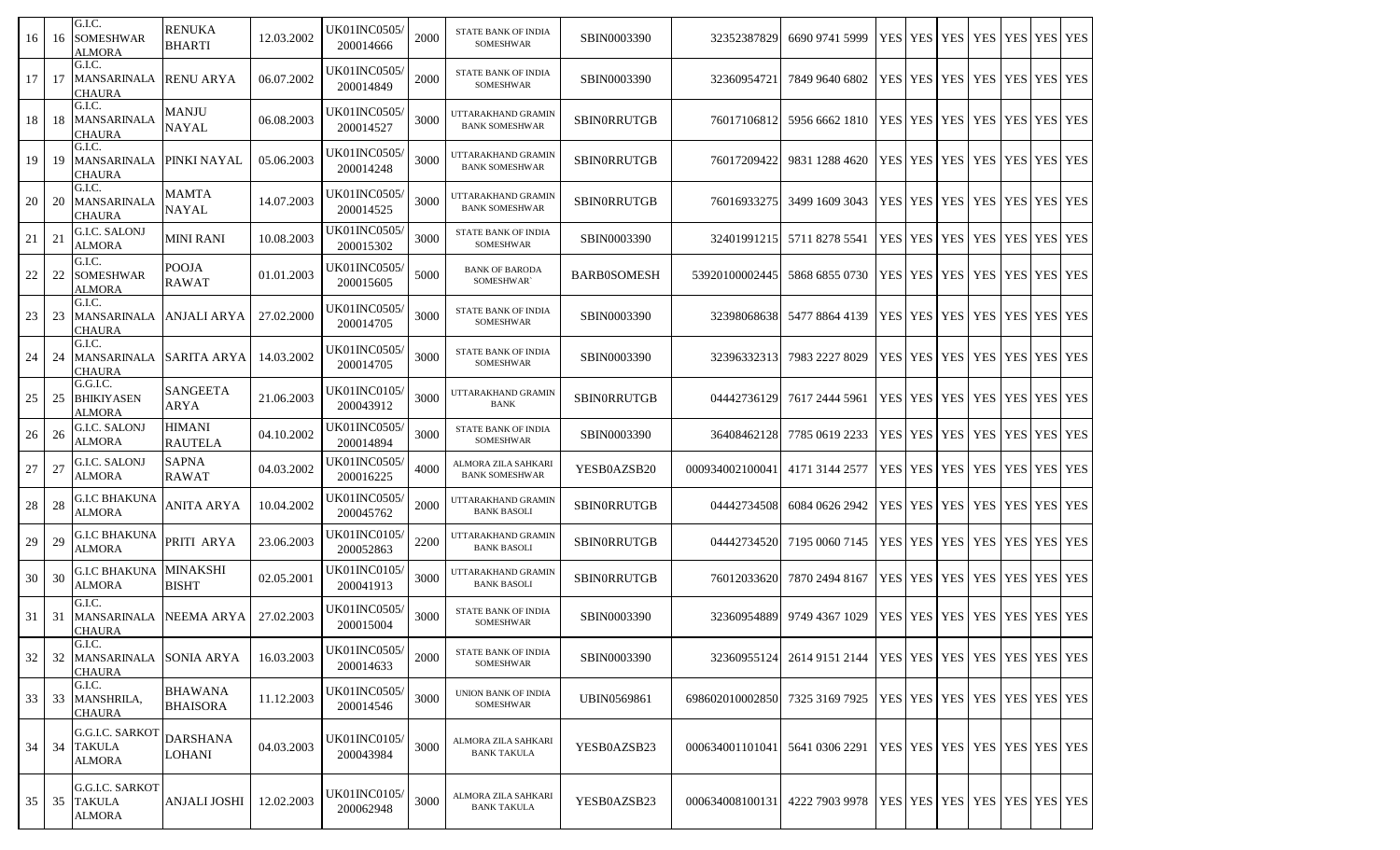| 36    | 36  | G.G.I.C. SARKOT<br><b>TAKULA</b><br>ALMORA        | <b>MEENA JOSHI</b>                | 27.08.2003 | UK01INC0105/<br>200042096        | 2000 | ALMORA ZILA SAHKARI<br><b>BANK TAKULA</b>                       | YESB0AZSB23        | 000634008100132 | 4084 3099 2443                                                 |                | YES YES YES YES YES YES YES             |  |  |
|-------|-----|---------------------------------------------------|-----------------------------------|------------|----------------------------------|------|-----------------------------------------------------------------|--------------------|-----------------|----------------------------------------------------------------|----------------|-----------------------------------------|--|--|
| 37    | 37  | M.G.S.I.C.<br><b>CHANOUDA</b><br>ALMORA           | POOJA ARYA                        | 04.03.2002 | UK01INC0505/<br>200016899        | 3000 | CANARA BANK CHANODA                                             | CNRB0002158        | 2158101005789   | 7743 4765 0398                                                 | YES YES        | YES   YES   YES   YES   YES             |  |  |
| 38    | 38  | <b>G.I.C. MANAN</b><br><b>ALMORA</b>              | <b>KAVITA</b><br><b>KANDPAL</b>   | 02.04.2003 | <b>UK01INC0505</b><br>200015086  | 4000 | STATE BANK OF INDIA<br><b>MANAN</b>                             | SBIN0009937        | 34961200709     | 8813 1550 0179                                                 | <b>YES</b> YES | YES   YES   YES   YES   YES             |  |  |
| 39    | 39  | G.I.C. MANAN<br><b>ALMORA</b>                     | <b>MANISHA</b><br><b>BHANDARI</b> | 04.01.2003 | <b>UK01INC0505/</b><br>200014556 | 5000 | STATE BANK OF INDIA<br><b>MANAN</b>                             | SBIN0009937        | 35500888112     | 4916 6868 7751                                                 | <b>YES YES</b> | YES   YES   YES   YES   YES             |  |  |
| 40    | 40  | G.I.C.<br><b>DARMIYAN</b><br>ALMORA               | <b>MANEESHA</b>                   | 09.05.2003 | <b>UK01INC0505</b><br>200014528  | 2000 | STATE BANK OF INDIA<br><b>MANAN</b>                             | SBIN0009937        | 32562715525     | 9331 1155 4198                                                 | YES YES        | YES YES YES YES YES                     |  |  |
| 41    | 41  | G.I.C.<br><b>DARMIYAN</b><br>ALMORA               | KAJOL                             | 29.12.2001 | <b>UK01INC0505/</b><br>200014528 | 2000 | <b>STATE BANK OF INDIA</b><br>SOMESHWAR                         | SBIN0003390        | 32335362088     | 3447 2594 7340                                                 |                | YES   YES   YES   YES   YES   YES   YES |  |  |
| 42    | 42  | SRI RAM V.M.I.C<br><b>DOTIYALGONA</b>             | PRIYA SUYAL                       | 02.03.2002 | UK01INC0105/<br>200041822        | 3000 | ALMORA ZILA SAHKARI<br><b>BANK TAKULA</b>                       | YESB0AZSB23        | 000634001101486 | 4866 1722 2501                                                 |                | YES   YES   YES   YES   YES   YES   YES |  |  |
| 43    | 43  | <b>G.G.I.C. SARKOT</b><br><b>TAKULA</b><br>ALMORA | <b>KARISHMA</b><br>TIWARI         | 07.04.2003 | <b>UK01INC0105</b><br>200057668  | 3000 | UTTARAKHAND GRAMIN<br><b>BANK BASOLI</b>                        | <b>SBINORRUTGB</b> | 76012667499     | 2008 4159 3006                                                 | YES YES        | YES YES YES YES YES                     |  |  |
| 44    | 44  | G.I.C<br><b>DEENAPANI</b><br>ALMORA               | RAJANI ARYA                       | 23.01.2002 | <b>UK01INC0105</b><br>200042666  | 1800 | <b>BANK OF BARODA</b><br><b>ALMORA</b>                          | <b>BARB0ALMORA</b> | 32810100002268  | 4759 0710 1765                                                 |                | YES   YES   YES   YES   YES   YES   YES |  |  |
| 45    | 45  | G.I.C BHAKUNA<br><b>ALMORA</b>                    | <b>NEHA BISHT</b>                 | 25.03.2003 | UK01INC0105/<br>200047823        | 1500 | UTTARAKHAND GRAMIN<br><b>BANK BASOLI</b>                        | <b>SBINORRUTGB</b> | 04442741287     | 6131 3399 9151                                                 | YES YES        | YES   YES   YES   YES   YES             |  |  |
| 46    | 46  | G.I.C.<br><b>KAFLIGAIR</b><br><b>BAGESHWAR</b>    | <b>DEEPTI</b><br><b>NAYAL</b>     | 26.07.2003 | UK01INC0105/<br>200057461        | 5000 | STATE BANK OF INDIA<br><b>KAFLIFAIR</b>                         | SBIN0003969        | 37896658013     | 2347 3432 9081                                                 | <b>YES YES</b> | YES   YES   YES   YES   YES             |  |  |
| 47    | 47  | G.I.C.<br><b>DEENAPANI</b><br><b>ALMORA</b>       | <b>SUMAN ARYA</b>                 | 13.12.2003 | UK01INC0105/<br>200045173        | 1900 | <b>ALMORA URBAN</b><br><b>COOPERATIVE BANK</b><br><b>ALMORA</b> | AUCB0000002        | 001100100032075 | 3516 5645 8272                                                 | <b>YES YES</b> | YES   YES   YES   YES   YES             |  |  |
| 48    | 48  | G.I.C.<br><b>DEENAPANI</b><br>ALMORA              | <b>PRIYANKA</b><br><b>BHOJ</b>    | 27.06.2003 | <b>UK01INC0105</b><br>200055915  | 2000 | UTTARAKHAND GRAMIN<br><b>BANK BASOLI</b>                        | <b>SBINORRUTGB</b> | 76016500808     | 8151 6848 2761                                                 | YES YES        | YES YES YES YES YES                     |  |  |
| 49    | 49  | G.I.C BHAKUNA<br><b>ALMORA</b>                    | <b>KIRAN ARYA</b>                 | 16.01.2003 | <b>UK01INC0105/</b><br>200060321 | 2600 | UTTARAKHAND GRAMIN<br><b>BANK BASOLI</b>                        | SBINORRUTGB        | 04442736583     | 2054 6228 6690                                                 | <b>YES</b> YES | YES   YES   YES   YES   YES             |  |  |
| 50 50 |     | G.I.C BHAKUNA<br><b>ALMORA</b>                    | <b>MONIYA</b><br><b>CHAUHAN</b>   | 15.01.2003 | UK01INC0105/<br>200051290        | 3000 | UTTARAKHAND GRAMIN<br><b>BANK BASOLI</b>                        | <b>SBINORRUTGB</b> | 76021175734     | 5842 7572 5677                                                 | YES YES        | YES   YES   YES   YES   YES             |  |  |
| 51    | -51 | G.G.I.C. SARKOT<br><b>TAKULA</b><br>ALMORA        | <b>RINKY ARYA</b>                 | 02.11.2002 | UK01INC0105/<br>200044921        | 2500 | UTTARAKHAND GRAMIN<br><b>BANK BASOLI</b>                        | SBINORRUTGB        | 04442740691     | 3518 8352 2529   YES   YES   YES   YES   YES   YES   YES   YES |                |                                         |  |  |
| 52    | 52  | G.I.C.GANANAT<br>H ALMORA                         | <b>DEEKSHA</b><br><b>PANDEY</b>   | 22.02.2003 | <b>UK01INC0105/</b><br>200046129 | 1200 | UTTARAKHAND GRAMIN<br><b>BANK BASOLI</b>                        | <b>SBINORRUTGB</b> | 76012758604     | 7598 3887 3987                                                 |                | YES YES YES YES YES YES YES             |  |  |
| 53 53 |     | G.I.C. SUNOLI<br>ALMORA                           | <b>HEERA ARYA</b>                 | 05.07.2002 | UK01INC0105/<br>200042285        | 3000 | UTTARAKHAND GRAMIN<br><b>BANK BASOLI</b>                        | <b>SBINORRUTGB</b> | 044427378711    | 5168 9437 1426   YES   YES   YES   YES   YES   YES   YES   YES |                |                                         |  |  |
| 54 54 |     | G.I.C BHAKUNA<br>ALMORA                           | <b>PRIYANKA</b><br><b>BISHT</b>   | 05.07.2003 | <b>UK01INC0105/</b><br>200043333 | 2500 | UTTARAKHAND GRAMIN<br><b>BANK BASOLI</b>                        | <b>SBINORRUTGB</b> | 76013632125     | 6491 1763 3032                                                 |                | YES   YES   YES   YES   YES   YES   YES |  |  |
| 55 55 |     | <b>G.I.C BHAKUNA</b><br><b>ALMORA</b>             | <b>YOGITA</b>                     | 24.02.2003 | UK01INC0105/<br>200043598        | 1800 | UTTARAKHAND GRAMIN<br><b>BANK BASOLI</b>                        | <b>SBINORRUTGB</b> | 76012612564     | 8401 9146 8267                                                 |                | YES YES YES YES YES YES YES YES         |  |  |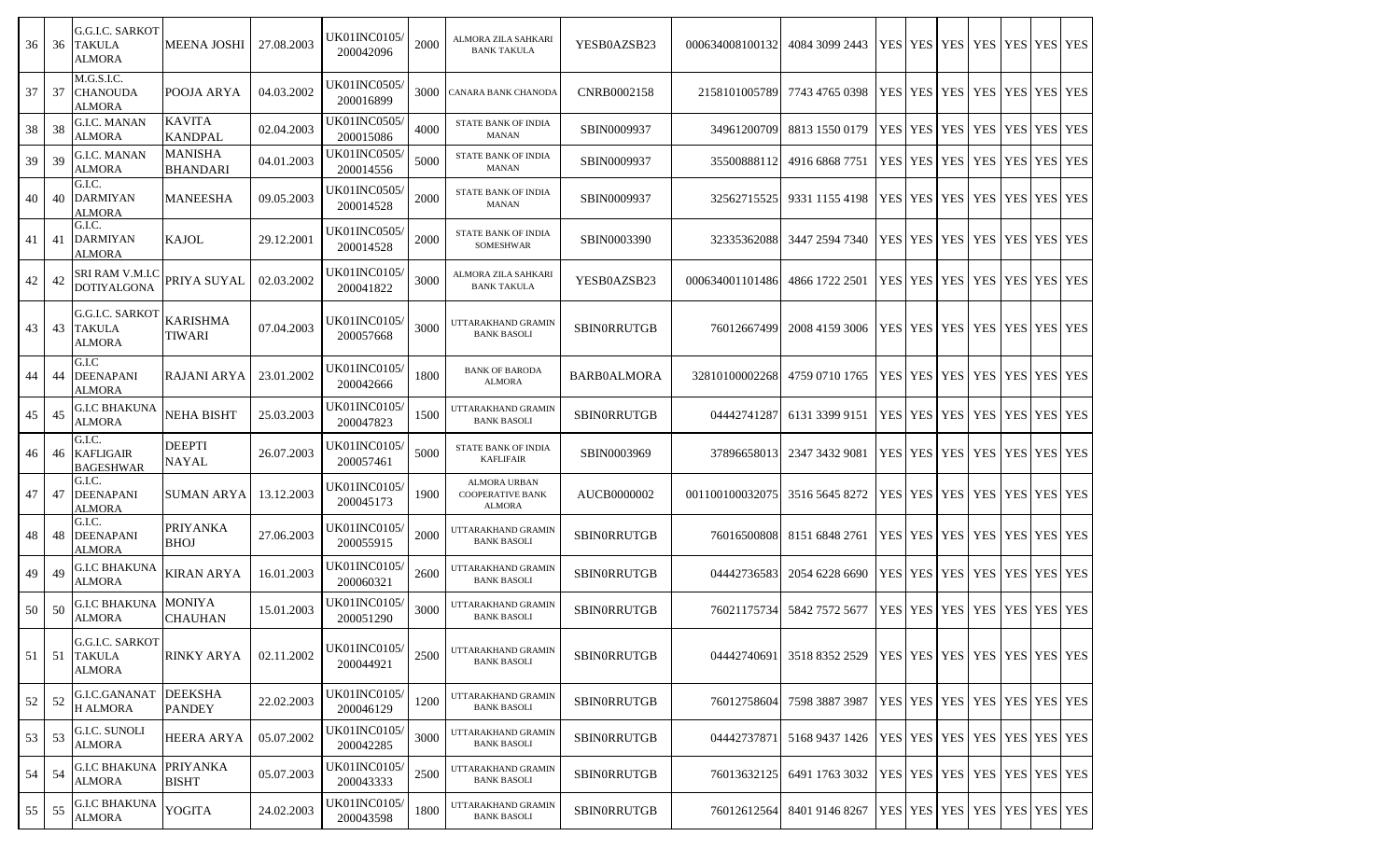| 56 | 56  | <b>G.I.C BHAKUNA</b><br><b>ALMORA</b>                                    | <b>LALITA</b><br><b>BHAKUNI</b>                   | 08.02.2003 | UK01INC0105/<br>200050620         | 2000 | UTTARAKHAND GRAMIN<br><b>BANK BASOLI</b>                 | <b>SBINORRUTGB</b> | 76004858697                    | 2106 1751 1514                                                             |            | YES   YES   YES |                       | <b>YES</b>                              | YES YES YES        |  |
|----|-----|--------------------------------------------------------------------------|---------------------------------------------------|------------|-----------------------------------|------|----------------------------------------------------------|--------------------|--------------------------------|----------------------------------------------------------------------------|------------|-----------------|-----------------------|-----------------------------------------|--------------------|--|
| 57 | 57  | M.G.S.I.C.<br><b>CHANOUDA</b><br>ALMORA                                  | <b>NEHA</b>                                       | 10.06.2001 | UK01INC0505/<br>200015063         | 2000 | CANARA BANK CHANODA                                      | CNRB0002158        | 2158108008043                  | 2667 2750 9519                                                             |            |                 | YES   YES   YES   YES |                                         | YES YES YES        |  |
| 58 | 58  | <b>G.I.C. MANAN</b><br><b>ALMORA</b>                                     | <b>BABLIJALAL</b>                                 | 04.03.2002 | UK01INC0505/<br>200014826         | 3000 | STATE BANK OF INDIA<br><b>MANAN</b>                      | SBIN0009937        | 35356440663                    | 8252 3687 0557                                                             |            |                 | YES YES YES YES       |                                         | <b>YES YES YES</b> |  |
| 59 | 59  | M.G.S.I.C.<br><b>CHANOUDA</b><br>ALMORA                                  | POOJA ARYA                                        | 10.04.2003 | UK01INC0505/<br>200019636         | 5000 | <b>CANARA BANK CHANODA</b>                               | CNRB0002158        | 2158108008055                  | 5685 9691 0225                                                             |            |                 |                       | YES   YES   YES   YES   YES   YES   YES |                    |  |
| 60 | 60  | G.H.S.S. KANTLI<br><b>ALMORA</b>                                         | <b>CHANDRA</b><br><b>PRABHA</b><br><b>KANDPAL</b> | 22.01.2004 | <b>UK01INC0505/</b><br>200014814  | 2500 | <b>STATE BANK OF INDIA</b><br><b>KAUSANI</b>             | SBIN0016171        | 35550164927                    | 9629 4488 1928                                                             |            |                 | YES   YES   YES   YES |                                         | YES YES YES        |  |
| 61 | -61 | M.G.S.I.C.<br><b>CHANOUDA</b><br><b>ALMORA</b>                           | NISHA BORA                                        | 05.08.2004 | <b>UK01INC0505</b> /<br>200015145 | 3000 | CANARA BANK CHANODA                                      | CNRB0002158        | 2158120000029                  | 7277 0385 8732                                                             | <b>YES</b> |                 | YES YES YES           |                                         | YES YES YES        |  |
| 62 | 62  | <b>G.I.C.MANSARIN</b><br><b>ALA CHAURA</b><br><b>ALMORA</b>              | VINITA JOSHI                                      | 07.04.2003 | UK01INC0505/<br>200014914         | 2000 | STATE BANK OF INDIA<br>SOMESHWAR                         | SBIN0003390        | 37824729455                    | 6406 6461 2502                                                             |            |                 | YES   YES   YES   YES |                                         | YES YES YES        |  |
| 63 | 63  | <b>G.I.C.MANSARIN</b><br><b>ALA CHAURA</b><br>ALMORA                     | <b>SNEHA JOSHI</b>                                | 10.07.2004 | UK01INC0505/<br>200014542         | 2000 | PUNJAB NATIONAL BANK<br>SOMESHWAR                        | <b>PUNB0793500</b> | 7935000100028375               | 9120 2154 2766                                                             |            |                 | YES   YES   YES   YES |                                         | YES YES YES        |  |
| 64 | 64  | M.G.S.I.C.<br><b>CHANOUDA</b><br>ALMORA                                  | NEHA ARYA                                         | 08.04.2003 | UK01INC0505/<br>200017664         | 3000 | CANARA BANK CHANODA                                      | CNRB0002158        | 2158108008066                  | 2150 6372 2801                                                             |            |                 | YES YES YES           | <b>YES</b>                              | YES YES YES        |  |
| 65 | 65  | <b>KENDRIYA</b><br>VIDYALAYA<br><b>KAUSANI</b><br><b>BAGESHWAR</b><br>UK | <b>GUNJAN</b><br>JOSHI                            | 01.01.2003 | UK01INC0505/<br>200014661         | 4500 | CANARA BANK CHANODA                                      | CNRB0002158        |                                | 2158101005498 8907 6108 5140                                               |            |                 |                       | YES   YES   YES   YES   YES   YES   YES |                    |  |
| 66 | 66  | <b>G.I.C.MANAN</b><br><b>ALMORA</b>                                      | HEMA ARYA                                         | 15.05.2002 | UK01INC0505/<br>200015099         | 3000 | STATE BANK OF INDIA<br><b>MANAN</b>                      | SBIN0009937        | 32586115291                    | 6906 8162 8111                                                             |            |                 | YES   YES   YES   YES |                                         | YES YES YES        |  |
| 67 | 67  | M.G.S.I.C.<br><b>CHANOUDA</b><br>ALMORA                                  | <b>SHALINI</b><br><b>KHATI</b>                    | 07.07.2003 | UK01INC0505/<br>200018192         | 5000 | PUNJAB NATIONAL BANK<br><b>SOMESHWAR</b>                 | <b>PUNB0793500</b> | 7935001500000743               | 8206 4808 4847                                                             |            |                 | YES   YES   YES   YES |                                         | YES YES YES        |  |
| 68 | 68  | <b>G.G.I.C.SOMESH DEEPIKA</b><br>WAR ALMORA                              | <b>BISHT</b>                                      | 29.05.2002 | UK01INC0505/<br>200014714         | 4000 | UNION BANK OF INDIA<br><b>SOMESHWAR</b>                  | <b>UBIN0569861</b> | 698602010003340                | 3105 6022 1034                                                             |            |                 | YES YES YES           | <b>YES</b>                              | YES YES YES        |  |
| 69 | 69  | <b>KENDRIYA</b><br>VIDYALAYA<br><b>KAUSANI</b><br><b>BAGESHWAR</b><br>UK | PRIYA KHATI 17.12.2001                            |            | UK01INC0505/<br>200014930         | 5000 | UNION BANK OF INDIA<br>SOMESHWAR                         | <b>UBIN0569861</b> | 698602050000007                | 5787 4233 6591                                                             |            |                 |                       | YES   YES   YES   YES   YES   YES   YES |                    |  |
| 70 | 70  | <b>G.I.C.MANAN</b><br><b>ALMORA</b>                                      | <b>NEEMA ARYA</b> 19.07.2002                      |            | UK01INC0505/<br>200014920         | 2000 | STATE BANK OF INDIA<br><b>MANAN</b>                      | SBIN0009937        |                                | 32536752513 3557 0570 5246   YES   YES   YES   YES   YES   YES   YES   YES |            |                 |                       |                                         |                    |  |
| 71 | 71  | G.G.I.C.SOMESH<br><b>WAR ALMORA</b>                                      | <b>GARIMA</b>                                     | 23.04.2002 | UK01INC0505/<br>200014715         | 4000 | UNION BANK OF INDIA<br>SOMESHWAR                         | UBIN0569861        | 698602010003333                | 9307 6232 6265                                                             |            |                 |                       | YES YES YES YES YES YES YES             |                    |  |
| 72 | 72  | G.I.C.DEENAPA<br><b>NI ALMORA</b>                                        | <b>KARISHMA</b><br>ARYA                           | 15.12.2003 | UK01INC0505/<br>200042547         | 1800 | ALMORA URBAN<br><b>COOPERATIVE BANK</b><br><b>ALMORA</b> | AUCB0000002        | 001100100032083 2724 1397 4580 |                                                                            |            |                 |                       | YES YES YES YES YES YES YES             |                    |  |
| 73 | 73  | G.G.I.C.SOMESH<br><b>WAR ALMORA</b>                                      | <b>NEHA RAWAT 20.01.2003</b>                      |            | UK01INC0505/<br>200014901         | 4000 | UNION BANK OF INDIA<br>SOMESHWAR                         | UBIN0569861        | 698602120000415                | 8777 9966 8076                                                             |            |                 |                       | YES YES YES YES YES YES YES             |                    |  |
| 74 | 74  | G.G.I.C.SOMESH POOJA<br>WAR ALMORA                                       | <b>GOSWAMI</b>                                    | 02.06.2002 | UK01INC0505/<br>200014518         | 5000 | STATE BANK OF INDIA<br>SOMESHWAR                         | SBIN0003390        | 33179266600                    | 8629 7350 5135                                                             |            |                 |                       | YES   YES   YES   YES   YES   YES   YES |                    |  |
| 75 | 75  | G.I.C.DEENAPA<br><b>NI ALMORA</b>                                        | MAYA ARYA                                         | 07.09.2002 | UK01INC0105/<br>200042444         | 2900 | ALMORA URBAN<br><b>COOPERATIVE BANK</b><br>ALMORA        | AUCB0000002        | 001100100032082                | 4191 3552 9966                                                             |            |                 |                       | YES   YES   YES   YES   YES   YES   YES |                    |  |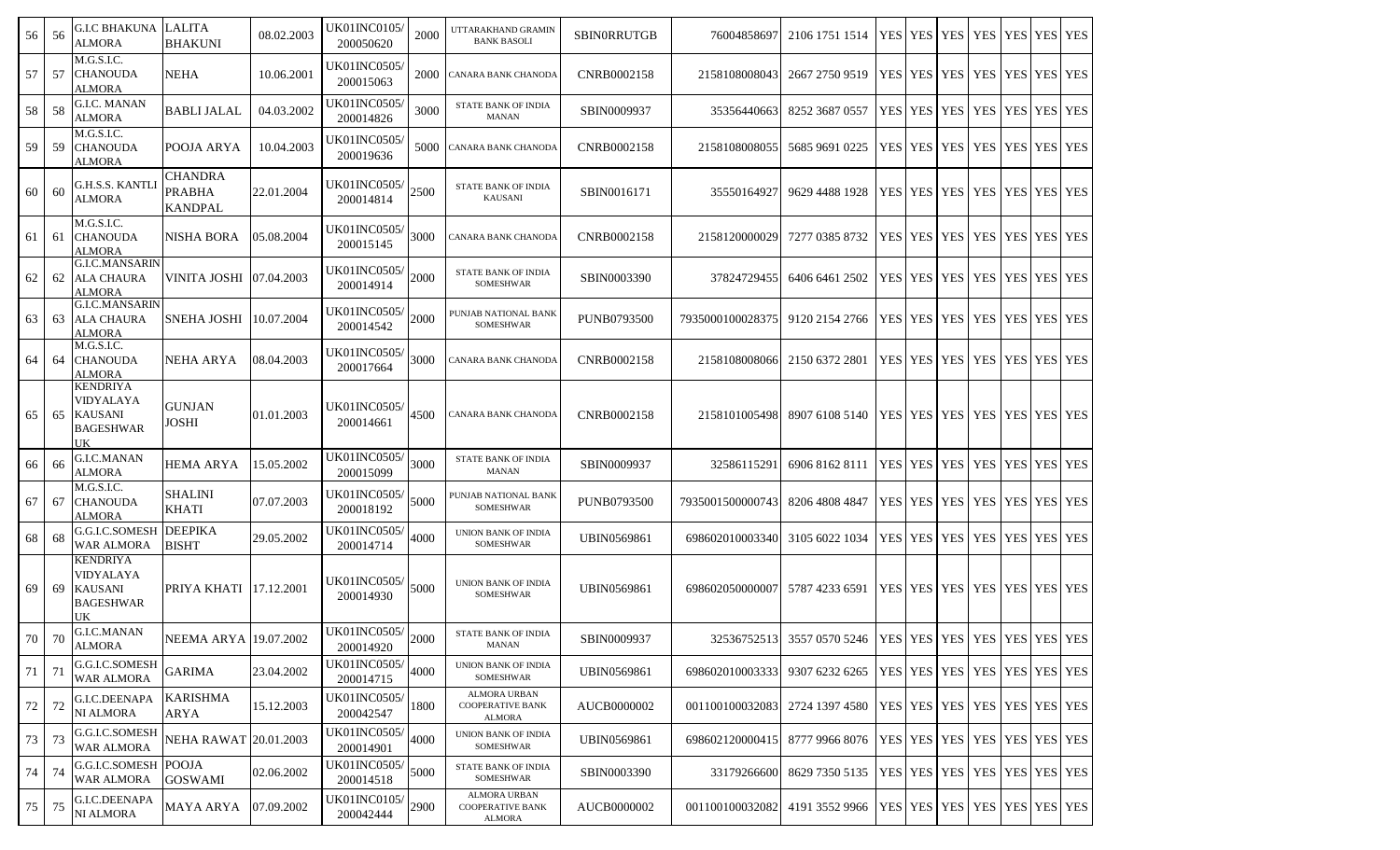| 76 | 76   | G.G.I.C.SOMESH<br><b>WAR ALMORA</b>                         | DAYA RAWAT 02.03.2002            |            | UK01INC0505/<br>200014902        | 5000 | UNION BANK OF INDIA<br>SOMESHWAR            | UBIN0569861        | 698602130000002 | 9021 0860 2349                                           | YES        |                       | YES   YES   YES |                                         | YES YES YES        |  |
|----|------|-------------------------------------------------------------|----------------------------------|------------|----------------------------------|------|---------------------------------------------|--------------------|-----------------|----------------------------------------------------------|------------|-----------------------|-----------------|-----------------------------------------|--------------------|--|
| 77 | 77   | <b>G.I.C.MANSARIN</b><br><b>ALA CHAURA</b><br>ALMORA        | <b>PRIYANKA</b><br><b>BISHT</b>  | 07.01.2003 | UK01INC0505/<br>200020898        | 4000 | UTTARAKHAND GRAMIN<br><b>BANK BASOLI</b>    | <b>SBINORRUTGB</b> | 76017008156     | 8770 8455 6501                                           |            | YES YES YES YES       |                 |                                         | YES YES YES        |  |
| 78 | 78   | G.G.I.C.SOMESH<br><b>WAR ALMORA</b>                         | <b>SALONI RANA 25.11.2002</b>    |            | <b>UK01INC0505/</b><br>200014515 | 3000 | UNION BANK OF INDIA<br>SOMESHWAR            | <b>UBIN0569861</b> | 698602010003352 | 5528 3870 1213                                           | YES        |                       | YES   YES   YES |                                         | YES YES YES        |  |
| 79 | 79   | <b>G.I.C.MANSARIN</b><br><b>ALA CHAURA</b><br><b>ALMORA</b> | <b>BHAWANA</b><br><b>KHATI</b>   | 25.01.2002 | UK01INC0505/<br>200015018        | 4000 | UTTARAKHAND GRAMIN<br><b>BANK BASOLI</b>    | <b>SBINORRUTGB</b> | 76017008009     | 2822 2518 9117                                           |            | YES   YES   YES   YES |                 |                                         | YES YES YES        |  |
| 80 | -80  | <b>G.G.I.C.SOMESH DEEKSHA</b><br><b>WAR ALMORA</b>          | JOSHI                            | 27.04.2003 | <b>UK01INC0505/</b><br>200015174 | 1500 | STATE BANK OF INDIA<br>SOMESHWAR            | SBIN0003390        | 30402590668     | 6347 7197 2784                                           | <b>YES</b> |                       | YES YES YES     |                                         | YES YES YES        |  |
| 81 | 81   | <b>G.I.C.MANSARIN</b><br><b>ALA CHAURA</b><br><b>ALMORA</b> | TARA RAWAL                       | 03.04.2001 | UK01INC0505/<br>200015176        | 2500 | UTTARAKHAND GRAMIN<br><b>BANK SOMESHWAR</b> | SBINORRUTGB        | 76017210063     | 8705 4794 4829                                           |            |                       |                 | YES   YES   YES   YES                   | <b>YES YES YES</b> |  |
| 82 | 82   | <b>G.I.C.MANSARIN</b><br><b>ALA CHAURA</b><br><b>ALMORA</b> | MONIKA<br><b>MEHTA</b>           | 01.01.2003 | UK01INC0505/<br>200014609        | 2500 | UTTARAKHAND GRAMIN<br><b>BANK SOMESHWAR</b> | SBINORRUTGB        | 76017106867     | 7307 4337 9290                                           | YES        |                       |                 | YES YES YES                             | YES YES YES        |  |
| 83 | 83   | <b>G.I.C.MANSARIN</b><br><b>ALA CHAURA</b><br><b>ALMORA</b> | SANDHYA<br>ARYA                  | 01.03.2002 | UK01INC0505/<br>200014691        | 4000 | STATE BANK OF INDIA<br>SOMESHWAR            | SBIN0003390        | 32396331987     | 4192 0517 4923                                           |            |                       |                 | YES   YES   YES   YES   YES   YES   YES |                    |  |
| 84 | 84   | <b>G.I.C.MANSARIN</b><br><b>ALA CHAURA</b><br><b>ALMORA</b> | VIMLA ARYA                       | 05.03.2002 | <b>UK01INC0505/</b><br>200014696 | 3500 | STATE BANK OF INDIA<br>SOMESHWAR            | SBIN0003390        | 32357611246     | 9510 0442 0271                                           | <b>YES</b> |                       |                 | YES   YES   YES                         | YES YES YES        |  |
| 85 | 85   | <b>G.I.C.MANSARIN</b><br><b>ALA CHAURA</b><br>ALMORA        | <b>SHRESTI</b><br><b>KHATI</b>   | 18.02.2003 | <b>UK01INC0505</b><br>200014611  | 4000 | UTTARAKHAND GRAMIN<br><b>BANK SOMESHWAR</b> | <b>SBINORRUTGB</b> | 76017106845     | 9580 2106 9610                                           | <b>YES</b> |                       | YES YES         | <b>YES</b>                              | YES YES YES        |  |
| 86 | 86   | <b>G.I.C.MANSARIN</b><br><b>ALA CHAURA</b><br><b>ALMORA</b> | <b>KUSUM</b><br><b>KHATI</b>     | 20.04.2001 | UK01INC0505/<br>200019261        | 3000 | UNION BANK OF INDIA<br>SOMESHWAR            | <b>UBIN0569861</b> | 698602010005269 | 9747 4138 3193                                           | <b>YES</b> |                       | YES YES YES     |                                         | YES YES YES        |  |
| 87 | 87   | G.I.C.GANANAT<br><b>H ALMORA</b>                            | <b>PRAVINA</b><br><b>VERMA</b>   | 28.09.2003 | UK01INC0105/<br>200058429        | 2000 | <b>BANK OF INDIA ALMORA</b>                 | <b>BKID0006890</b> | 689010110006370 | 4477 6390 5028                                           | YES        |                       | YES YES YES     |                                         | YES YES YES        |  |
| 88 | 88   | <b>G.I.C.MANSARIN</b><br><b>ALA CHAURA</b><br>ALMORA        | <b>RENU ARYA</b>                 | 04.06.2002 | UK01INC0505/<br>200017329        | 3500 | UNION BANK OF INDIA<br>SOMESHWAR            | <b>UBIN0569861</b> | 698602010005216 | 4910 4627 4487                                           |            | YES   YES   YES   YES |                 |                                         | YES YES YES        |  |
| 89 | 89   | <b>RAJA ANAND</b><br><b>SINGH GOVT</b><br>G.I.C.ALMORA      | <b>DIVYA BHOJ</b>                | 15.09.2003 | UK01INC0105/<br>200049472        | 2100 | STATE BANK OF INDIA<br><b>ALMORA</b>        | SBIN0000605        | 37846677975     | 8349 1438 1404                                           |            |                       |                 | YES   YES   YES   YES                   | YES YES YES        |  |
| 90 | 90   | G.G.I.C. SARKOT<br><b>ALMORA</b>                            | <b>SEEMA ARYA</b>                | 21.02.2001 | UK01INC0105/<br>200044144        | 3000 | ALMORA ZILA SAHKARI<br><b>BANK TAKULA</b>   | YESB0AZSB23        | 000634001100399 | 4525 0710 7679                                           |            | YES YES YES YES       |                 |                                         | YES YES YES        |  |
| 91 | 91   | G.I.C. NAI<br><b>ALMORA</b>                                 | PREETI ARYA                      | 05.04.2001 | <b>UK01INC0105/</b><br>200045454 | 2200 | UTTARAKHAND GRAMIN<br><b>BANK BASOLI</b>    | <b>SBINORRUTGB</b> | 04442736979     | 4477 2996 4167                                           | YES        |                       | YES   YES   YES |                                         | YES YES YES        |  |
| 92 | 92   | G.G.I.C.<br><b>SOMESHWAR</b>                                | <b>BHAWANA</b><br><b>GOSWAMI</b> | 04.02.2002 | <b>UK01INC0505</b><br>200014606  | 2000 | STATE BANK OF INDIA<br><b>SOMESHWAR</b>     | SBIN0003390        | 32394532697     | 3437 3435 8997   YES   YES   YES   YES   YES   YES   YES |            |                       |                 |                                         |                    |  |
| 93 | 93   | G.G.I.C<br><b>SOMESHWAR</b>                                 | <b>DIKSHA</b><br><b>GOSWAMI</b>  | 01.07.2003 | UK01INC0505/<br>200016951        | 3500 | STATE BANK OF INDIA<br><b>SOMESHWAR</b>     | SBIN0003390        | 32408919796     | 6265 1455 7611                                           |            |                       |                 | YES YES YES YES YES YES YES             |                    |  |
| 94 | 94   | G.G.I.C<br><b>SOMESHWAR</b>                                 | <b>POOJA</b><br><b>GOSWAMI</b>   | 01.08.2003 | UK01INC0505/<br>200018365        | 4000 | STATE BANK OF INDIA<br><b>SOMESHWAR</b>     | SBIN0003390        | 324089196941    | 7501 4609 0063                                           |            |                       |                 | YES YES YES YES YES YES YES YES         |                    |  |
| 95 | 95   | G.G.I.C<br><b>SOMESHWAR</b>                                 | <b>CHANDNI</b><br><b>GOSWAMI</b> | 31.05.2001 | <b>UK01INC0505/</b><br>200014514 | 4000 | STATE BANK OF INDIA<br>SOMESHWAR            | SBIN0003390        | 33203044705     | 8056 4161 3355                                           |            |                       |                 | YES YES YES YES YES YES YES YES         |                    |  |
| 96 | - 96 | G.G.I.C<br><b>SOMESHWAR</b>                                 | <b>PRIYANKA</b><br><b>BHOJAK</b> | 21.07.2003 | <b>UK01INC0505/</b><br>200016981 | 3000 | <b>BANK OF BARODA</b><br>SOMESHWAR`         | <b>BARB0SOMESH</b> | 53920100003091  | 7869 1767 0715                                           |            |                       |                 | YES   YES   YES   YES   YES   YES   YES |                    |  |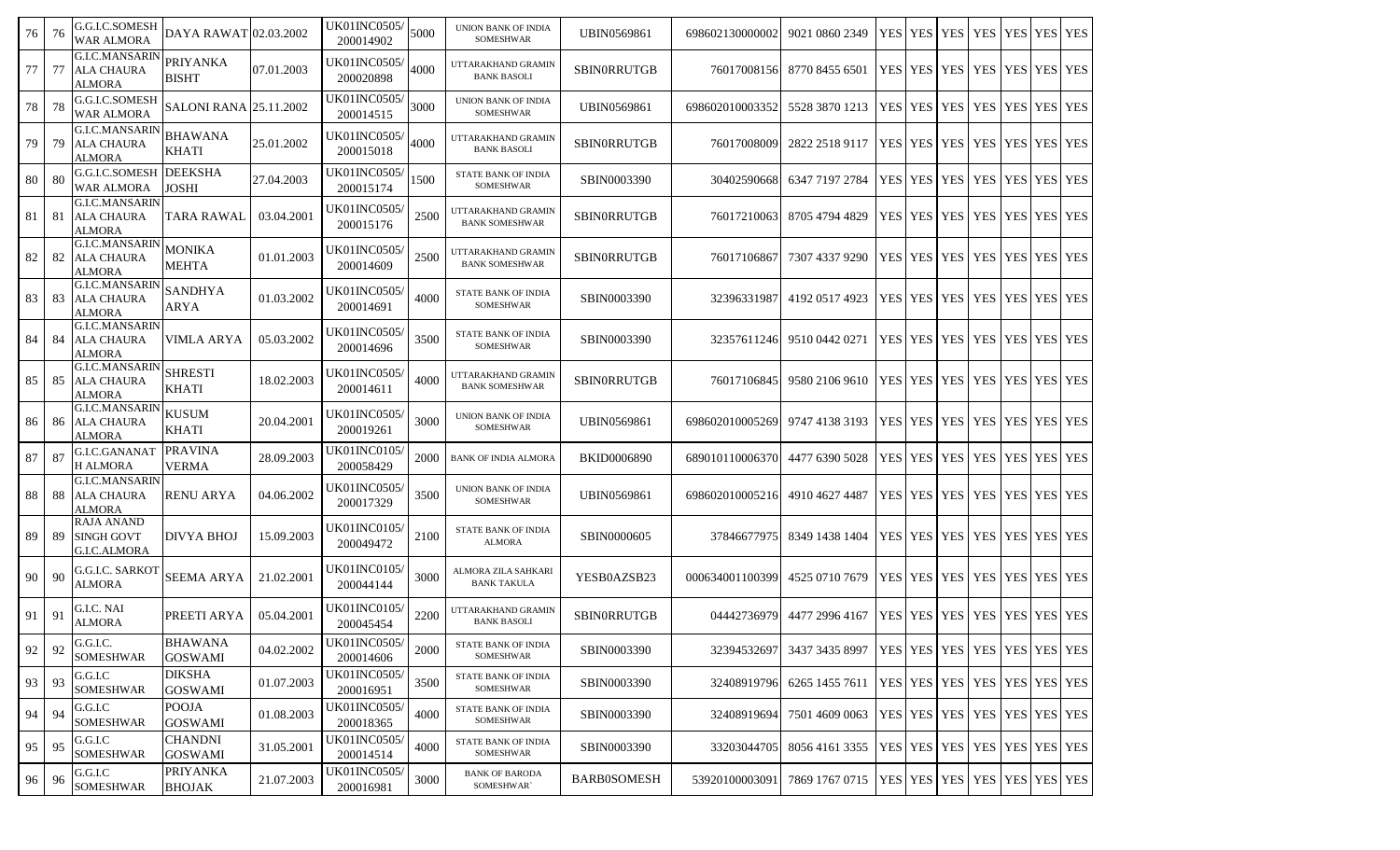| 97      | -97         | G.G.I.C.<br><b>SOMESHWAR</b><br>ALMORA               | KAVITA<br><b>GPSWAMI</b>        | 20.05.2001 | UK01INC0505/<br>200014486        | 2000 | STATE BANK OF INDIA<br>SOMESHWAR         | SBIN0003390        | 33192194320   | 9488 7901 4784                                                 |  | YES YES YES | YES   YES   YES   YES                   |  |  |
|---------|-------------|------------------------------------------------------|---------------------------------|------------|----------------------------------|------|------------------------------------------|--------------------|---------------|----------------------------------------------------------------|--|-------------|-----------------------------------------|--|--|
| 98      | -98         | G.G.I.C.<br><b>SOMESHWAR</b><br>ALMORA               | NIKITA<br><b>GOSWAMI</b>        | 01.04.2003 | UK01INC0505/<br>200014487        | 4000 | STATE BANK OF INDIA<br>SOMESHWAR         | SBIN0003390        | 32408919718   | 6448 7143 0073                                                 |  |             | YES   YES   YES   YES   YES   YES   YES |  |  |
| 99      | -99         | <b>G.I.C.MANSARIN</b><br><b>ALA CHAURA</b><br>ALMORA | <b>REETA</b>                    | 16.07.2000 | UK01INC0505/<br>200015250        | 3000 | STATE BANK OF INDIA<br>SOMESHWAR         | SBIN0003390        | 32396097694   | 9972 7639 0197                                                 |  |             | YES   YES   YES   YES   YES   YES   YES |  |  |
|         | 100 100     | G.I.C. MANAN<br>ALMORA                               | <b>SEEMA JOSHI</b>              | 15.12.2001 | UK01INC0505/<br>200014673        | 4000 | STATE BANK OF INDIA<br><b>MANAN</b>      | SBIN0009937        | 34950994509   | 4507 4346 1873                                                 |  |             | YES   YES   YES   YES   YES   YES   YES |  |  |
|         | 101 101     | G.G.I.C. SARKOT<br>TAKULA                            | <b>CHANDRA</b><br>LOHANI        | 20.07.2003 | UK01INC0105/<br>200068278        | 4000 | UTTARAKHAND GRAMIN<br><b>BANK BASOLI</b> | SBINORRUTGB        | 76013545550   | 3272 1328 0264                                                 |  |             | YES   YES   YES   YES   YES   YES   YES |  |  |
|         | 102 102     | G.I.C. SUNOLI<br>ALMORA                              | <b>MONIKA</b><br><b>BHAKUNI</b> | 11.08.2003 | UK01INC0105/<br>200043647        | 3000 | UTTARAKHAND GRAMIN<br><b>BANK BASOLI</b> | SBINORRUTGB        | 76024347770   | 3713 8394 9414                                                 |  |             | YES   YES   YES   YES   YES   YES   YES |  |  |
|         | 103 103     | G.I.C. SUNOLI<br><b>ALMORA</b>                       | UMA<br><b>BHAKUNI</b>           | 09.03.2004 | UK01INC0105/<br>200051168        | 2000 | UTTARAKHAND GRAMIN<br><b>BANK BASOLI</b> | SBINORRUTGB        | 76024347769   | 5694 1675 8709                                                 |  |             | YES   YES   YES   YES   YES   YES   YES |  |  |
|         | 104 104     | G.I.C. SUNOLI<br>ALMORA                              | <b>DIVYA ARYA</b>               | 05.07.2002 | UK01INC0105/<br>200043558        | 3000 | UTTARAKHAND GRAMIN<br><b>BANK BASOLI</b> | <b>SBINORRUTGB</b> | 04442735658   | 6235 0113 1458                                                 |  |             | YES YES YES YES YES YES YES YES         |  |  |
|         | 105 105     | G.I.C. SUNOLI<br>ALMORA                              | NISHA ARYA                      | 08.02.2000 | UK01INC0105/<br>200043119        | 3000 | UTTARAKHAND GRAMIN<br><b>BANK BASOLI</b> | SBINORRUTGB        | 04442735580   | 7398 3549 0353                                                 |  |             | YES   YES   YES   YES   YES   YES   YES |  |  |
|         | 106 106     | <b>G.I.C. SUNOLI</b><br><b>ALMORA</b>                | NEHA ARYA                       | 30.09.2003 | UK01INC0105/<br>200042951        | 4000 | UTTARAKHAND GRAMIN<br><b>BANK BASOLI</b> | SBINORRUTGB        | 7602488830    | 9168 4472 0926                                                 |  |             | YES   YES   YES   YES   YES   YES   YES |  |  |
|         | 107 107     | G.I.C. BHAKUNA<br>ALMORA                             | HIMANI ARYA 05.07.2003          |            | UK01INC0105/<br>200043830        | 3000 | UTTARAKHAND GRAMIN<br><b>BANK BASOLI</b> | SBINORRUTGB        | 04442739914   | 9785 7462 5639                                                 |  |             | YES   YES   YES   YES   YES   YES   YES |  |  |
|         | 108 108     | G.G.I.C. SARKOT<br>TAKUL                             | <b>REETA ARYA</b>               | 07.07.2001 | UK01INC0105/<br>200060125        | 2500 | UTTARAKHAND GRAMIN<br><b>BANK BASOLI</b> | SBINORRUTGB        | 04442731585   | 7807 9511 1729                                                 |  |             | YES   YES   YES   YES   YES   YES   YES |  |  |
|         | 109 109     | <b>G.G.I.C. SARKOT PUSHPA</b><br>TAKUL               | ARYA                            | 15.06.2000 | UK01INC0105/<br>200069319        | 2500 | UTTARAKHAND GRAMIN<br><b>BANK BASOLI</b> | SBINORRUTGB        | 04442731201   | 4932 5382 8097                                                 |  |             | YES YES YES YES YES YES YES YES         |  |  |
|         | 110 110     | G.I.C.NAI<br><b>ALMORA</b>                           | <b>ANJALI BISHT 24.10.2003</b>  |            | UK01INC0105/<br>200043826        | 2000 | UTTARAKHAND GRAMIN<br><b>BANK BASOLI</b> | <b>SBINORRUTGB</b> | 76013571545   | 7498 3845 6500                                                 |  |             | YES   YES   YES   YES   YES   YES   YES |  |  |
|         | $111$   111 | G.G.I.C. SARKOT<br>TAKUL                             | <b>SANGEETA</b>                 | 06.04.2003 | UK01INC0105/<br>200060537        | 3200 | UTTARAKHAND GRAMIN<br><b>BANK BASOLI</b> | SBINORRUTGB        | 04442736469   | 6059 3688 0813                                                 |  |             | YES YES YES YES YES YES YES YES         |  |  |
|         | 112 112     | G.I.C. SUNOLI<br><b>ALMORA</b>                       | <b>POONAM</b><br><b>BHAKUNI</b> | 10.03.2002 | UK01INC0105/<br>200043212        | 5000 | UTTARAKHAND GRAMIN<br><b>BANK BASOLI</b> | SBINORRUTGB        | 76024605336   | 4058 7282 1827                                                 |  |             | YES   YES   YES   YES   YES   YES   YES |  |  |
|         | 113 113     | G.I.C. SUNOLI<br><b>ALMORA</b>                       | <b>POONAM</b><br><b>ARYA</b>    | 01.12.2000 | UK01INC0105/<br>200044711        | 3000 | UTTARAKHAND GRAMIN<br><b>BANK BASOLI</b> | <b>SBINORRUTGB</b> | 04442733253   | 8231 2204 9848   YES   YES   YES   YES   YES   YES   YES       |  |             |                                         |  |  |
|         |             |                                                      |                                 |            |                                  |      |                                          |                    |               |                                                                |  |             |                                         |  |  |
|         | $115$   115 | G.G.I.C. SARKOT<br>TAKULA                            | <b>BHAWANA</b><br><b>VERMA</b>  | 06.09.2003 | UK01INC0105/<br>200044008        | 2500 | UTTARAKHAND GRAMIN<br><b>BANK BASOLI</b> | SBINORRUTGB        | 04442736185   | 8767 6504 0926                                                 |  |             | <b>YES YES YES YES YES YES YES</b>      |  |  |
|         | 116 116     | G.I.C. SALONJ<br>ALMORA                              | TANUJA NEGI 01.07.2003          |            | <b>UK01INC0505/</b><br>200020665 | 5000 | STATE BANK OF INDIA<br><b>SOMESHWAR</b>  | SBIN0003390        | 34778460879   | 4388 0641 3716   YES   YES   YES   YES   YES   YES   YES   YES |  |             |                                         |  |  |
| 117 117 |             | G.I.C. SALONJ<br><b>ALMORA</b>                       | <b>HEMA BORA</b>                | 02.03.2003 | <b>UK01INC0505/</b><br>200020383 | 4000 | <b>BANK OF BARODA</b><br>SOMESHWAR`      | <b>BARB0SOMESH</b> | 5392010000241 | 5957 6650 8750   YES   YES   YES   YES   YES   YES   YES   YES |  |             |                                         |  |  |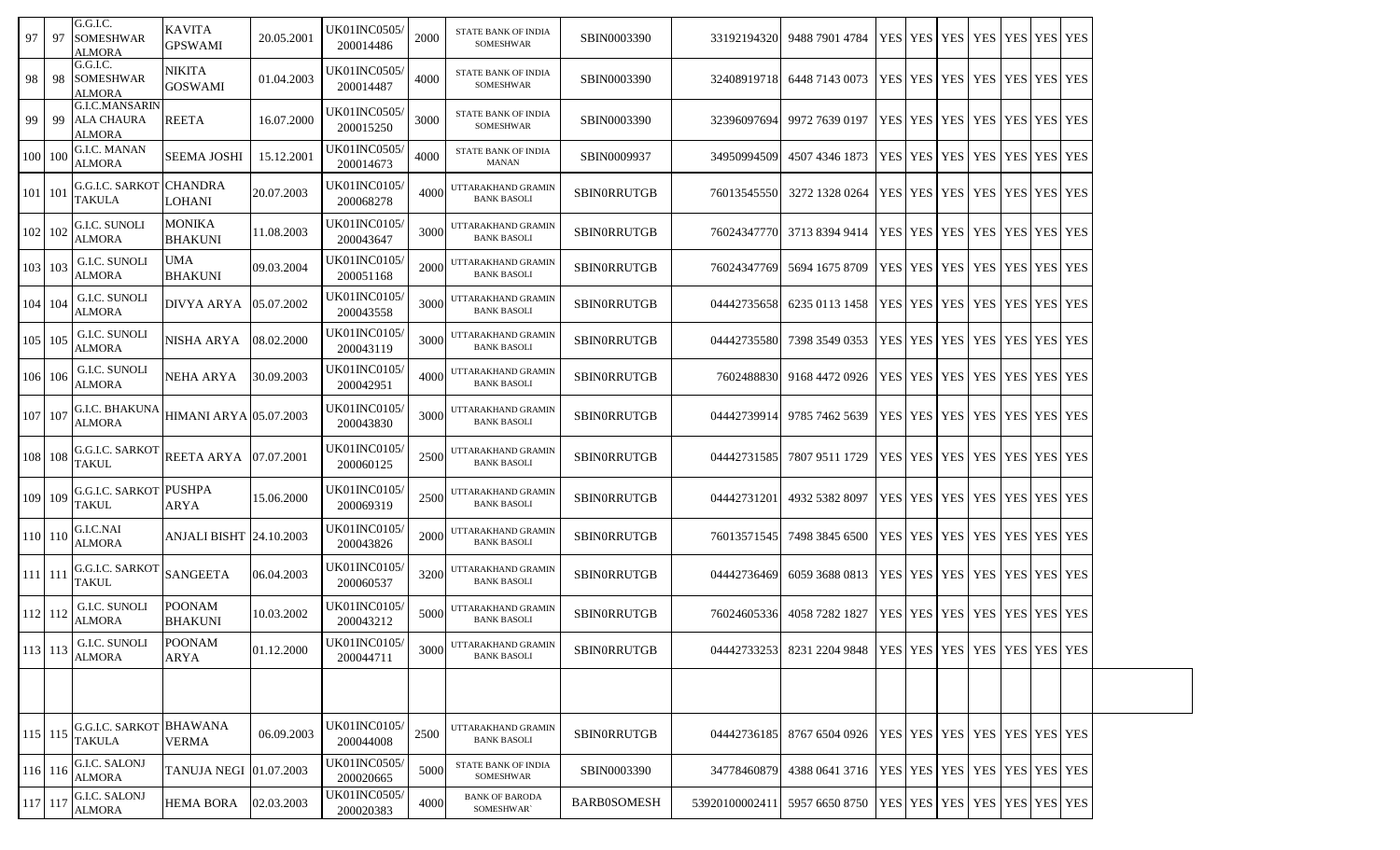| 118 118   |           | G.I.C. SALONJ<br><b>ALMORA</b>                           | <b>DEEKSHA</b><br><b>RAWAT</b> | 14.08.2003 | <b>UK01INC0505/</b><br>200014532 | 3000 | UTTARAKHAND GRAMIN<br><b>BANK SOMESHWAR</b> | <b>SBINORRUTGB</b> | 76012713141     | 3848 8521 3428 | YES        | <b>YES</b> | <b>YES</b>                              | <b>YES</b> |             | YES YES YES |
|-----------|-----------|----------------------------------------------------------|--------------------------------|------------|----------------------------------|------|---------------------------------------------|--------------------|-----------------|----------------|------------|------------|-----------------------------------------|------------|-------------|-------------|
| 119 119   |           | G.I.C. SALONJ<br><b>ALMORA</b>                           | <b>HEERA ARYA</b>              | 15.05.2002 | UK01INC0505/<br>200016520        | 3000 | STATE BANK OF INDIA<br>SOMESHWAR            | SBIN0003390        | 32360343994     | 9140 0157 1776 | <b>YES</b> | <b>YES</b> | <b>YES</b>                              | <b>YES</b> | YES YES YES |             |
| 120       | 120       | <b>G.I.C.MANSARIN</b><br><b>ALA CHAURA</b><br>ALMORA     | POOJA KHATI                    | 08.03.2002 | UK01INC0505/<br>200016834        | 4000 | UTTARAKHAND GRAMIN<br><b>BANK SOMESHWAR</b> | SBINORRUTGB        | 76017007935     | 6618 5651 2209 | <b>YES</b> |            | YES YES YES                             |            | YES YES YES |             |
|           | 121   121 | G.I.C.BHOOLK<br><b>HARKWALGA</b><br>ON ALMORA            | <b>PUSHPA</b>                  | 18.05.2001 | <b>UK01INC0505</b><br>180009691  | 1300 | <b>STATE BANK OF</b><br>INDIA SOMESHWAR     | SBIN0003390        | 32424305482     | 8167 0643 2310 |            |            | YES YES YES YES YES YES YES             |            |             |             |
| 122       | 122       | G.I.C.BHOOLKH<br>ARKWALGAON<br>ALMORA                    | <b>SAVITRI</b>                 | 29.12.2002 | UK01INC0505/<br>200014711        | 2000 | UTTARAKHAND GRAMIN<br><b>BANK SOMESHWAR</b> | <b>SBINORRUTGB</b> | 76012784634     | 5718 8326 6615 |            |            | YES YES YES YES                         |            | YES YES YES |             |
| 123       |           | G.I.C.BHOOLKH<br>123 ARKWALGAON<br>ALMORA                | USHA<br><b>KHARKWAL</b>        | 01.12.2004 | UK01INC0505/<br>200014629        | 4000 | UTTARAKHAND GRAMIN<br><b>BANK SOMESHWAR</b> | <b>SBINORRUTGB</b> | 76012783867     | 2564 9843 4515 | <b>YES</b> |            | YES YES YES                             |            | YES YES YES |             |
| 124 I     | 124       | G.I.C.BHOOLKH<br><b>ARKWALGAON</b><br><b>ALMORA</b>      | <b>ARTI JALAL</b>              | 07.03.2001 | <b>UK01INC0505</b><br>200017524  | 4000 | UTTARAKHAND GRAMIN<br><b>BANK SOMESHWAR</b> | <b>SBINORRUTGB</b> | 76019559442     | 8976 8818 7318 | <b>YES</b> | <b>YES</b> | <b>YES</b>                              | <b>YES</b> | YES YES YES |             |
| 125 125   |           | G.I.C.BHOOLKH<br><b>ARKWALGAON</b><br>ALMORA             | <b>MANISHA</b>                 | 21.01.2003 | <b>UK01INC0505</b><br>200014557  | 3000 | UNION BANK OF INDIA<br>SOMESHWAR            | <b>UBIN0569861</b> | 698602010003034 | 7923 9755 0751 | <b>YES</b> | <b>YES</b> | <b>YES</b>                              | <b>YES</b> | YES YES YES |             |
|           |           | G.I.C.BHOOLKH<br>126 126 ARKWALGAON<br>ALMORA            | <b>PRABHA</b><br><b>ARYA</b>   | 01.01.2002 | UK01INC0505/<br>200015633        | 4000 | STATE BANK OF INDIA<br>SOMESHWAR            | SBIN0003390        | 32424305471     | 9010 1016 2917 | <b>YES</b> |            | YES YES YES                             |            | YES YES YES |             |
| 127 127   |           | G.I.C.BHOOLKH<br><b>ARKWALGAON</b><br>ALMORA             | <b>HEMA</b>                    | 15.05.2001 | <b>UK01INC0505/</b><br>200018895 | 3000 | STATE BANK OF INDIA<br><b>SOMESHWAR</b>     | SBIN0003390        | 32992170599     | 4270 1074 2090 |            |            | YES   YES   YES   YES                   |            | YES YES YES |             |
|           |           | G.I.C.BHOOLKH<br>128 128 ARKWALGAON<br>ALMORA            | <b>POOJA</b>                   | 03.10.2001 | UK01INC0505/<br>200014960        | 3000 | STATE BANK OF INDIA<br><b>SOMESHWAR</b>     | SBIN0003390        | 33010138159     | 7312 6055 3741 |            |            | YES   YES   YES   YES                   |            | YES YES YES |             |
| 129       | 129       | G.I.C.BHOOLKH<br><b>ARKWALGAON</b><br>ALMORA             | <b>MANISHA</b>                 | 10.01.2003 | UK01INC0505/<br>200019632        | 2000 | STATE BANK OF INDIA<br>SOMESHWAR            | SBIN0003390        | 33016712177     | 8805 0529 9700 |            |            | YES   YES   YES   YES                   |            | YES YES YES |             |
|           | 130   130 | G.I.C.BHOOLKH<br><b>ARKWALGAON</b><br>ALMORA             | <b>RUPALI</b><br><b>RAWAT</b>  | 18.04.2003 | UK01INC0505/<br>200014697        | 2000 | UNION BANK OF INDIA<br>SOMESHWAR            | <b>UBIN0569861</b> | 698602010005134 | 4136 1779 6113 | <b>YES</b> |            | YES YES YES                             |            | YES YES YES |             |
|           | 131   131 | G.I.C.BHOOLKH<br><b>ARKWALGAON</b><br>ALMORA             | NEHA<br><b>KHARKWAL</b>        | 15.10.2001 | UK01INC0505/<br>200014629        | 4000 | UTTARAKHAND GRAMIN<br><b>BANK SOMESHWAR</b> | SBINORRUTGB        | 76012784689     | 2335 6628 5883 |            |            | YES   YES   YES   YES                   |            | YES YES YES |             |
| 132       |           | G.I.C.BHOOLKH<br>132 ARKWALGAON<br><b>ALMORA</b>         | <b>TARA</b>                    | 01.12.2001 | <b>UK01INC0505</b><br>200015087  | 3500 | STATE BANK OF INDIA<br>SOMESHWAR            | SBIN0003390        | 32311857761     | 6969 5957 0515 | <b>YES</b> |            | YES YES YES                             |            | YES YES YES |             |
| 133 133   |           | G.I.C. SALONJ<br><b>ALMORA</b>                           | <b>REENA</b><br><b>RAUTELA</b> | 27.01.2004 | <b>UK01INC0505/</b><br>200021120 | 4000 | UTTARAKHAND GRAMIN<br><b>BANK SOMESHWAR</b> | <b>SBINORRUTGB</b> | 76013542560     | 8164 0432 2205 | <b>YES</b> |            | YES   YES   YES                         |            | YES YES YES |             |
| 134 134   |           | G.I.C. SALONJ<br><b>ALMORA</b>                           | <b>SUMAN NEGI</b>              | 15.03.2003 | <b>UK01INC0505/</b><br>200014891 | 1400 | <b>BANK OF BARODA</b><br>SOMESHWAR`         | <b>BARB0SOMESH</b> | 53920100002401  | 7531 8329 0449 |            |            | YES   YES   YES   YES   YES   YES   YES |            |             |             |
| 135   135 |           | G.I.C. SALONJ<br><b>ALMORA</b>                           | <b>DEEPA NEGI</b>              | 10.02.2003 | <b>UK01INC0505/</b><br>200015455 | 2500 | <b>BANK OF BARODA</b><br>SOMESHWAR`         | <b>BARB0SOMESH</b> | 53920100002402  | 4295 0713 4258 |            |            | YES YES YES YES                         |            | YES YES YES |             |
| 136 136   |           | G.I.C. SALONJ<br><b>ALMORA</b>                           | <b>GUNJA MIRAL 02.02.2003</b>  |            | <b>UK01INC0505</b><br>200020385  |      | 3000 CANARA BANK CHANODA                    | CNRB0002158        | 2158101008395   | 9128 3357 6173 |            |            | YES YES YES YES                         |            | YES YES YES |             |
|           |           | G.I.C.BHOOLKH<br>137   137   ARKWALGAON<br><b>ALMORA</b> | <b>LEELA</b>                   | 03.04.2002 | <b>UK01INC0505/</b><br>200019674 | 2500 | STATE BANK OF INDIA<br>SOMESHWAR            | SBIN0003390        | 32424305448     | 3901 0146 4529 |            |            | YES   YES   YES   YES   YES   YES   YES |            |             |             |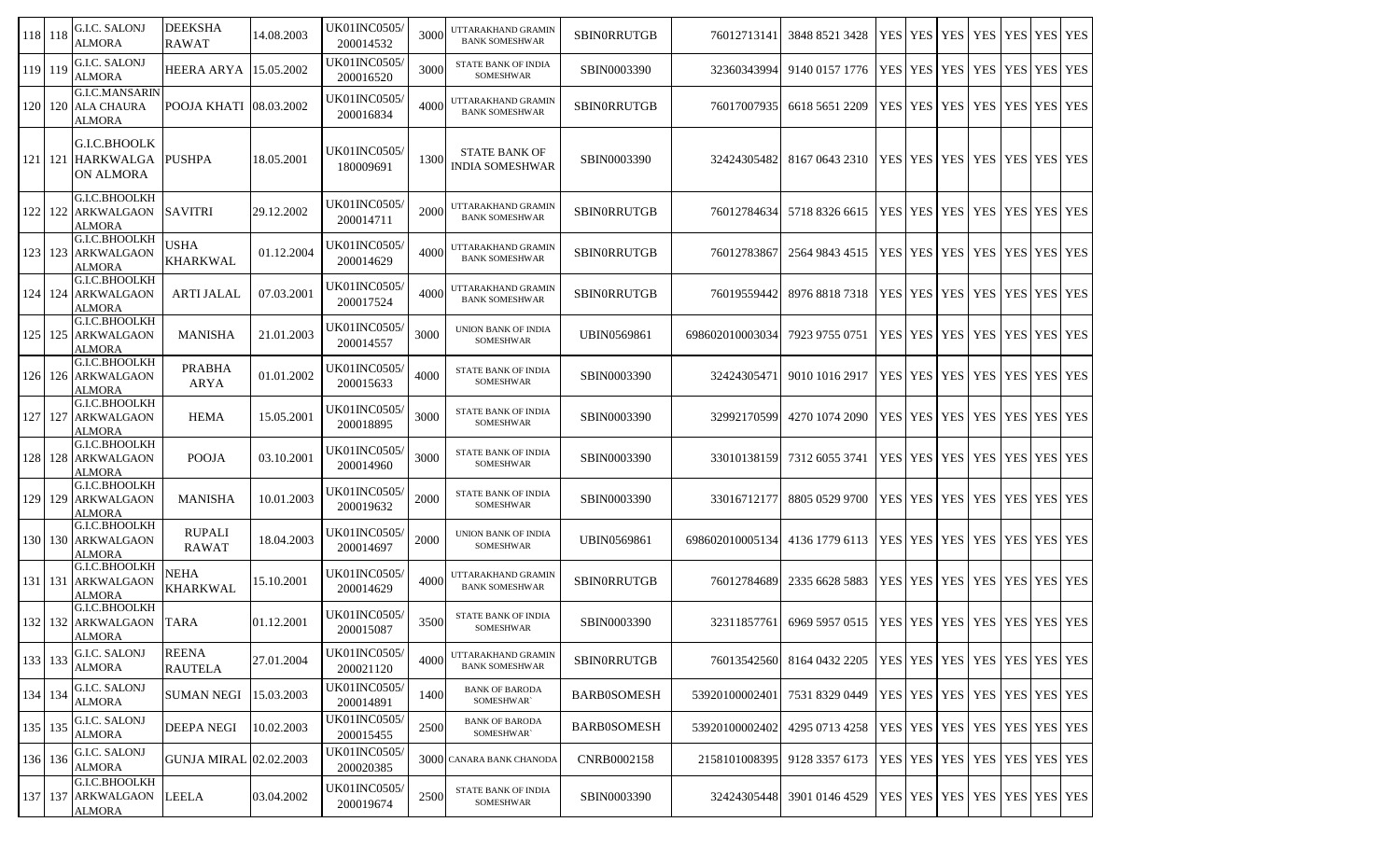| 138   138   | G.I.C. SALONJ<br><b>ALMORA</b>                                   | <b>BABLI</b><br><b>KUWARVI</b>    | 06.06.2001 | <b>UK01INC0505</b> /<br>200015052 | 3000 | <b>BANK OF BARODA</b><br>SOMESHWAR`            | <b>BARB0SOMESH</b> | 53920100002457  | 9131 7427 2108 | YES YES           | YES I      | <b>YES</b>                              | YES.             | YES YES        |  |
|-------------|------------------------------------------------------------------|-----------------------------------|------------|-----------------------------------|------|------------------------------------------------|--------------------|-----------------|----------------|-------------------|------------|-----------------------------------------|------------------|----------------|--|
| 139 139     | G.I.C. SALONJ<br><b>ALMORA</b>                                   | DEEPA ARYA                        | 08.07.2002 | <b>UK01INC0505</b> /<br>200069856 | 3000 | UTTARAKHAND GRAMIN<br><b>BANK BASOLI</b>       | <b>SBINORRUTGB</b> | 04442739573     | 3270 5299 7086 | YES YES YES YES I |            |                                         | YES <sup>1</sup> | YES YES        |  |
|             | <b>G.I.C.MANSARIN</b><br>140   140   ALA CHAURA<br>ALMORA        | <b>KAVITA</b><br>ARYA             | 25.03.2003 | UK01INC0505/<br>200014703         | 3500 | UNION BANK OF INDIA<br>SOMESHWAR               | <b>UBIN0569861</b> | 698602010005578 | 5375 3009 0911 | YES YES YES       |            | <b>YES</b>                              | YES YES YES      |                |  |
| $141$   141 | <b>G.I.C. SALONJ</b><br><b>ALMORA</b>                            | <b>SANGEETA</b><br><b>GOSWAMI</b> | 03.04.2003 | <b>UK01INC0505</b> /<br>200017277 | 2000 | STATE BANK OF INDIA<br><b>SOMESHWAR</b>        | SBIN0003390        | 32409317940     | 4537 2998 4544 | YES YES YES YES   |            |                                         | YES              | YES YES        |  |
|             | <b>G.I.C.MANSARIN</b><br>142   142   ALA CHAURA<br>ALMORA        | GEETA ARYA                        | 03.05.2003 | <b>UK01INC0505/</b><br>200020323  | 4000 | STATE BANK OF INDIA<br><b>SOMESHWAR</b>        | SBIN0003390        | 30347459058     | 2440 3689 3595 | YES   YES   YES   |            | YES                                     | YES YES YES      |                |  |
| 143   143   | <b>G.I.C. SALONJ</b><br><b>ALMORA</b>                            | KHASHTI                           | 15.04.2003 | UK01INC0505/<br>200015588         | 3000 | <b>STATE BANK OF INDIA</b><br><b>SOMESHWAR</b> | SBIN0003390        | 32419134171     | 2237 5807 4544 | YES YES           | <b>YES</b> | YES                                     | <b>YES</b>       | YES YES        |  |
| 144 144     | G.I.C. SALONJ<br><b>ALMORA</b>                                   | AARTI                             | 10.04.2003 | <b>UK01INC0505/</b><br>200015027  | 2500 | STATE BANK OF INDIA<br><b>SOMESHWAR</b>        | SBIN0003390        | 32419134182     | 2252 3332 6050 | YES YES YES       |            | YES                                     | YES YES YES      |                |  |
| 145 145     | <b>G.I.C. SALONJ</b><br><b>ALMORA</b>                            | <b>RENU</b><br><b>BHANDARI</b>    | 14.02.2003 | <b>UK01INC0505/</b><br>200014639  | 3000 | <b>BANK OF BARODA</b><br>SOMESHWAR`            | <b>BARB0SOMESH</b> | 53920100002395  | 3600 1317 0889 | YES YES YES       |            | <b>YES</b>                              | YES YES YES      |                |  |
| 146 146     | G.I.C.SOMESHW<br>AR                                              | <b>TANUJA</b><br><b>BHANDARI</b>  | 30.10.2002 | <b>UK01INC0505/</b><br>200019204  | 5000 | <b>BANK OF BARODA</b><br>SOMESHWAR`            | <b>BARB0SOMESH</b> | 5392010000267   | 2243 0141 7944 | YES   YES   YES   |            | YES                                     | YES <sup>1</sup> | <b>YES</b> YES |  |
| 147 147     | G.I.C.SOMESHW<br>AR                                              | HIMANI ARYA 14.06.2002            |            | <b>UK01INC0505/</b><br>200014694  | 2000 | <b>BANK OF BARODA</b><br>SOMESHWAR`            | <b>BARB0SOMESH</b> | 53920100003761  | 9383 6053 6517 | YES YES           | <b>YES</b> | <b>YES</b>                              | <b>YES</b>       | YES YES        |  |
|             | <b>G.I.C.MANSARIN</b><br>148   148   ALA CHAURA<br><b>ALMORA</b> | KAVITA<br><b>KAIRA</b>            | 15.07.2003 | UK01INC0505/<br>200014817         | 1500 | UTTARAKHAND GRAMIN<br><b>BANK SOMESHWAR</b>    | SBINORRUTGB        | 76016988612     | 7368 9387 7765 | YES YES YES       |            | YES                                     | <b>YES</b>       | YES YES        |  |
| 149 149     | G.G.I.C.SOMESH<br>WAR ALMORA                                     | <b>RAJNI</b>                      | 10.04.2003 | UK01INC0505/<br>200015829         | 3000 | <b>BANK OF BARODA</b><br>SOMESHWAR`            | <b>BARB0SOMESH</b> | 53920100002523  | 3566 0068 6798 | YES YES           | <b>YES</b> | YES                                     | YES <sup>1</sup> | <b>YES</b> YES |  |
| 150 150     | G.G.I.C.SOMESH ROHANI<br><b>WAR ALMORA</b>                       | ARYA                              | 18.04.2001 | <b>UK01INC0505/</b><br>200014828  | 4000 | STATE BANK OF INDIA<br><b>SOMESHWAR</b>        | SBIN0003390        | 32355739369     | 7909 9618 4810 | YES YES YES       |            | YES                                     | YES              | YES YES        |  |
| $151$   151 | G.G.I.C.SOMESH<br>WAR ALMORA                                     | <b>PRABHA</b>                     | 07.02.2001 | <b>UK01INC0505</b> /<br>200014769 | 2000 | <b>STATE BANK OF INDIA</b><br><b>SOMESHWAR</b> | SBIN0003390        | 3250684202      | 6665 4071 1590 | YES YES           | <b>YES</b> | YES                                     | YES              | YES YES        |  |
| 152 152     | <b>G.G.I.C.SOMESH JHARNA</b><br><b>WAR ALMORA</b>                | TAMTA                             | 10.02.2002 | UK01INC0505/<br>200015046         | 3000 | STATE BANK OF INDIA<br><b>SOMESHWAR</b>        | SBIN0003390        | 32355741856     | 8961 0522 7082 | <b>YES YES</b>    | <b>YES</b> | <b>YES</b>                              | <b>YES</b>       | YES YES        |  |
| 153 153     | G.I.C.SOMESHW<br>AR                                              | <b>PRACHI BORA</b>                | 19.06.2003 | UK01INC0505/<br>200014519         | 3000 | UNION BANK OF INDIA<br><b>SOMESHWAR</b>        | <b>UBIN0569861</b> | 698602010003358 | 4829 5252 6376 | <b>YES YES</b>    | YES        | <b>YES</b>                              | YES              | YES YES        |  |
|             | G.I.C.BHOOLKH<br>154 154 ARKWALGAON<br>ALMORA                    | <b>BABITA</b>                     | 24.01.2003 | UK01INC0505/<br>200014559         | 3000 | STATE BANK OF INDIA<br>SOMESHWAR               | SBIN0003390        | 33016708896     | 5772 6121 3593 | YES YES YES YES   |            |                                         | YES YES YES      |                |  |
|             | M.G.S.I.C.<br>155   155   CHANOUDA<br>ALMORA                     | <b>SEEMA ARYA</b>                 | 13.03.2002 | UK01INC0505/<br>200015169         | 2000 | UCO BANK KAUSANI                               | <b>UCBA0000768</b> | 07680110011331  | 5214 6039 0249 |                   |            | YES YES YES YES                         | YES YES YES      |                |  |
| 156 156     | G.I.C.DARMIYA<br>N ALMORA                                        | <b>SAKSHI</b><br><b>BAJETHA</b>   | 23.10.2002 | UK01INC0505/<br>200015305         | 1000 | UTTARAKHAND GRAMIN<br><b>BANK SOMESHWAR</b>    | SBINORRUTGB        | 76012958535     | 8833 9269 9236 | YES YES YES       |            | YES   YES   YES   YES                   |                  |                |  |
|             | M.G.S.I.C.<br>157 157 CHANOUDA<br><b>ALMORA</b>                  | <b>BHAWNA</b><br><b>ARYA</b>      | 10.04.2003 | <b>UK01INC0505/</b><br>200015407  |      | 3500 CANARA BANK CHANODA                       | CNRB0002158        | 2158101005261   | 6216 0772 9957 |                   |            | YES YES YES YES                         | <b>YES</b>       | YES YES        |  |
|             | RBPL.V.V.MIC.G<br>158 158 ANGOLIHAT<br><b>PITHORAGARH</b>        | <b>TANISHA</b><br><b>UPADHYAY</b> | 09.07.2003 | UK01INC0505/<br>200017707         |      | 3000 CANARA BANK CHANODA                       | CNRB0002158        | 2158101008508   | 4242 1776 6357 |                   |            | YES   YES   YES   YES   YES   YES   YES |                  |                |  |
|             | M.G.S.I.C.<br>159 159 CHANOUDA<br><b>ALMORA</b>                  | <b>PUSHPA</b><br><b>RANA</b>      | 06.03.2003 | <b>UK01INC0505/</b><br>200014963  |      | 3000 CANARA BANK CHANODA                       | CNRB0002158        | 2158108009700   | 5133 2119 3453 |                   |            | YES   YES   YES   YES   YES   YES   YES |                  |                |  |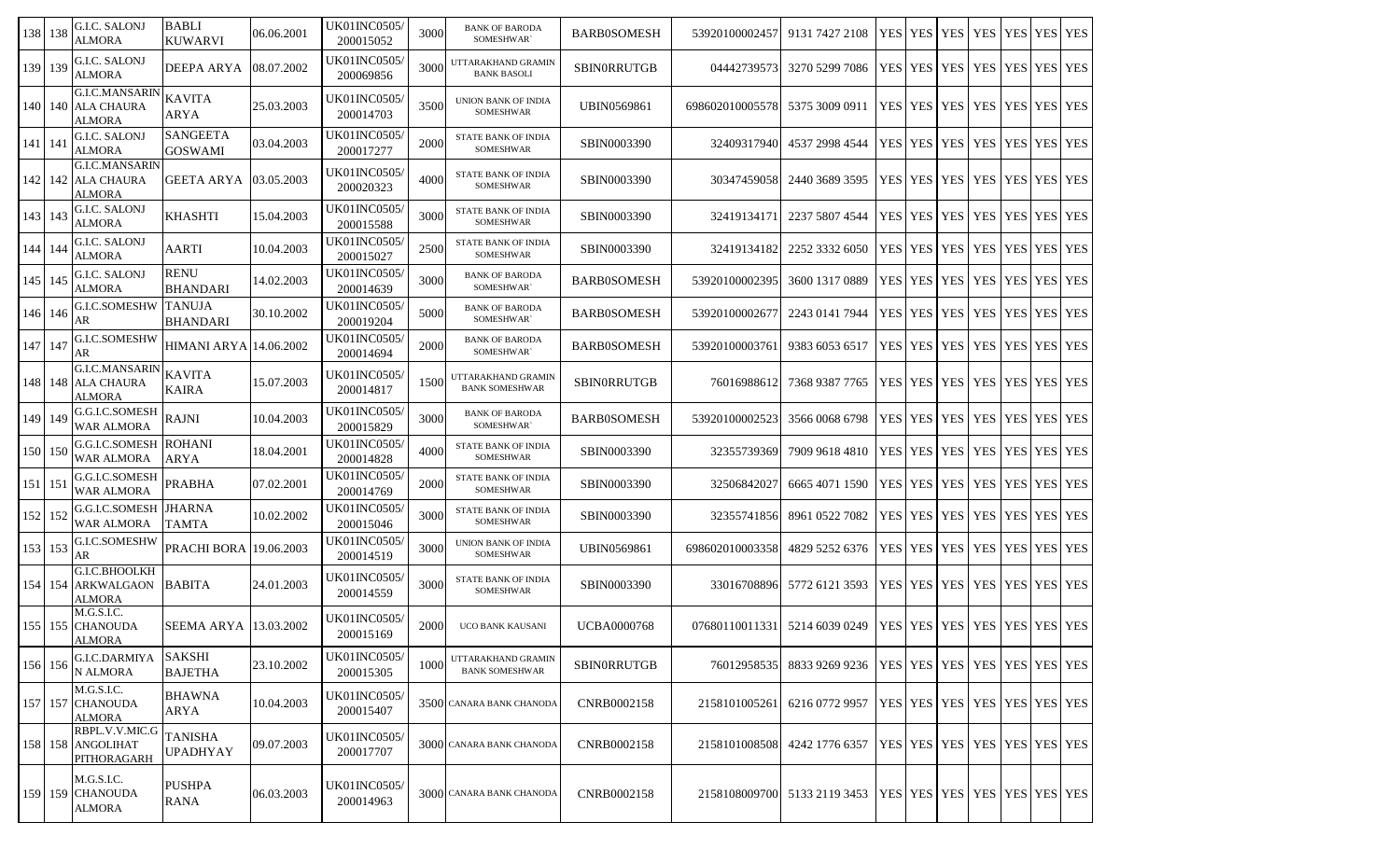|           | 160 160 | M.G.S.I.C.<br><b>CHANOUDA</b><br>ALMORA          | POOJA RANA                      | 01.04.2004 | UK01INC0505/<br>200014959         |      | 4000 CANARA BANK CHANODA                                        | CNRB0002158        | 2158108009593                                                   | 7462 3913 5121                                             |                 | YES YES YES YES YES YES YES YES         |             |  |
|-----------|---------|--------------------------------------------------|---------------------------------|------------|-----------------------------------|------|-----------------------------------------------------------------|--------------------|-----------------------------------------------------------------|------------------------------------------------------------|-----------------|-----------------------------------------|-------------|--|
| 161 161   |         | M.G.S.I.C.<br><b>CHANOUDA</b><br><b>ALMORA</b>   | <b>SUNITA ARYA 20.03.2002</b>   |            | UK01INC0505/<br>200015591         | 4000 | UCO BANK KAUSANI                                                | <b>UCBA0000768</b> | 07680110007693                                                  | 7460 3210 0421                                             |                 | YES YES YES YES YES YES YES YES         |             |  |
| 162 162   |         | G.G.I.C.SOMESH<br><b>WAR ALMORA</b>              | <b>RAJNI ARYA</b>               | 25.05.2001 | <b>UK01INC0505</b> /<br>200014658 | 2000 | STATE BANK OF INDIA<br>SOMESHWAR                                | SBIN0003390        | 32355731053                                                     | 5707 5890 4204                                             | YES YES YES     | <b>YES</b>                              | YES YES YES |  |
| 163 163   |         | <b>G.I.C.SOMESHW HARSHITA</b><br>AR              | <b>BORA</b>                     | 25.03.2003 | UK01INC0505/<br>200015048         | 2500 | ALMORA ZILA SAHKARI<br><b>BANK TAKULA</b>                       | YESB0AZSB20        | 000934001100525                                                 | 5562 6316 8289                                             | YES YES YES     | <b>YES</b>                              | YES YES YES |  |
| 164 164   |         | G.G.I.C.SOMESH<br>WAR ALMORA                     | MEENA BORA 07.04.2003           |            | UK01INC0505/<br>200014693         | 4000 | UNION BANK OF INDIA<br><b>SOMESHWAR</b>                         | <b>UBIN0569861</b> | 698602010003343                                                 | 3363 5968 4321                                             | YES YES YES     | <b>YES</b>                              | YES YES YES |  |
| 165 165   |         | G.G.I.C.SOMESH<br>WAR ALMORA                     | <b>HIMANI</b><br><b>PANDEY</b>  | 22.07.2001 | UK01INC0505/<br>200014931         | 2500 | UNION BANK OF INDIA<br><b>SOMESHWAR</b>                         | UBIN0569861        | 698602010003353                                                 | 2849 5715 9773                                             | YES YES YES     | <b>YES</b>                              | YES YES YES |  |
| 166 166   |         | G.I.C. SALONJ<br><b>ALMORA</b>                   | <b>VANDANA</b><br><b>BHOJAK</b> | 07.02.2002 | <b>UK01INC0505/</b><br>200014766  | 3000 | <b>BANK OF BARODA</b><br>SOMESHWAR`                             | <b>BARB0SOMESH</b> | 53920100002750                                                  | 5369 7864 1123                                             | YES YES YES     | <b>YES</b>                              | YES YES YES |  |
| 167 167   |         | <b>G.I.C. SALONJ</b><br><b>ALMORA</b>            | <b>KIRAN</b><br><b>MATHPAL</b>  | 09.10.2002 | <b>UK01INC0505/</b><br>200017279  | 2500 | STATE BANK OF INDIA<br><b>SOMESHWAR</b>                         | SBIN0003390        | 35519805237                                                     | 3750 2982 2521                                             | YES YES YES     | <b>YES</b>                              | YES YES YES |  |
| 168 168   |         | SRI RAM V.M.I.C GARIMA<br><b>DOTIYALGONA</b>     | JOSHI                           | 11.08.2003 | UK01INC0105/<br>200043281         | 3000 | UTTARAKHAND GRAMIN<br><b>BANK BASOLI</b>                        | <b>SBINORRUTGB</b> | 76012547842                                                     | 6401 7416 0356                                             |                 | YES   YES   YES   YES   YES   YES   YES |             |  |
| 169 169   |         | KRISHLLC.VIJA<br>YPUR.PATIYA<br>ALMORA           | <b>GARIMA</b><br><b>BISHT</b>   | 10.07.2003 | UK01INC0105/<br>200044332         | 2200 | <b>BANK OF BARODA</b><br><b>ALMORA</b>                          | <b>BARB0ALMORA</b> | 32810100006115                                                  | 8908 1270 7866                                             | YES   YES   YES | <b>YES</b>                              | YES YES YES |  |
| 170 170   |         | G.I.C. BHAKUNA<br>ALMORA                         | POOJA ARYA                      | 30.03.2003 | UK01INC0105/<br>200049769         | 2000 | UTTARAKHAND GRAMIN<br><b>BANK BASOLI</b>                        | <b>SBINORRUTGB</b> | 04442734440                                                     | 2885 3226 9769                                             |                 | YES   YES   YES   YES   YES   YES   YES |             |  |
| 171   171 |         | G.G.I.C.SARKOT<br><b>ALMORA</b>                  | SAPNA ARYA                      | 12.11.2002 | UK01INC0105/<br>200043798         | 2000 | UTTARAKHAND GRAMIN<br><b>BANK BASOLI</b>                        | <b>SBINORRUTGB</b> | 76013370994                                                     | 2176 8044 7922                                             | YES YES YES     | <b>YES</b>                              | YES YES YES |  |
| 172 172   |         | KRISHI.I.C.VIJA<br>YPUR.PATIYA<br>ALMORA         | <b>GARIMA</b><br><b>BISHT</b>   | 10.10.2004 | UK01INC0105/<br>200046173         | 3500 | ALMORA URBAN<br><b>COOPERATIVE BANK</b><br><b>ALMORA</b>        | AUCB0000040        | 039100100003201                                                 | 4755 1524 3669                                             |                 | YES   YES   YES   YES                   | YES YES YES |  |
|           |         | KRISHLLC.VIJA<br>173 173 YPUR.PATIYA<br>ALMORA   | <b>SAPNA BISHT</b>              | 03.12.2003 | UK01INC0105/<br>200056629         | 2200 | ALMORA URBAN<br><b>COOPERATIVE BANK</b><br><b>ALMORA</b>        | AUCB0000002        | 001100100038295                                                 | 8582 7341 9406                                             |                 | YES   YES   YES   YES   YES   YES   YES |             |  |
| 174   174 |         | KRISHI.I.C.VIJA<br>YPUR.PATIYA<br>ALMORA         | YASHODA<br><b>BISHT</b>         | 24.08.2001 | UK01INC0105/<br>200069898         | 2400 | <b>ALMORA URBAN</b><br><b>COOPERATIVE BANK</b><br><b>ALMORA</b> | AUCB0000040        | 039100100003216                                                 | 2351 0147 8688                                             | YES YES YES     | <b>YES</b>                              | YES YES YES |  |
|           |         | KRISHI.I.C.VIJA<br>175 175 YPUR.PATIYA<br>ALMORA | NIKITA ARYA 06.07.2003          |            | UK01INC0105/<br>200044318         | 2700 | <b>IDBI BANK ALMORA</b>                                         | <b>IBKL0000415</b> | 0415104000061135 7836 1328 5425 YES YES YES YES YES YES YES YES |                                                            |                 |                                         |             |  |
| 176 176   |         | G.I.C.GANANAT<br><b>H ALMORA</b>                 | <b>JYOTI ARYA</b>               | 18.01.2003 | UK01INC0105/<br>200041837         | 3000 | <b>IDBI BANK ALMORA</b>                                         | <b>IBKL0000415</b> | 0415104000056160                                                | 8466 4399 2966                                             |                 | YES   YES   YES   YES   YES   YES   YES |             |  |
| 177 177   |         | <b>G.I.C. SALONJ</b><br><b>ALMORA</b>            | <b>BABY</b>                     | 26.02.1998 | UK01INC0505/<br>200014850         | 6000 | STATE BANK OF INDIA<br><b>SOMESHWAR</b>                         | SBIN0003390        | 32551122571                                                     | 4299 7688 4865                                             |                 | YES   YES   YES   YES   YES   YES   YES |             |  |
| 178 178   |         | <b>G.I.C. SALONJ</b><br><b>ALMORA</b>            | <b>POOJA</b><br><b>MEHRA</b>    | 02.04.2002 | UK01INC0505/<br>200014535         | 4000 | UNION BANK OF INDIA<br><b>SOMESHWAR</b>                         | <b>UBIN0569861</b> | 698602010005795                                                 | 2140 5986 2157                                             |                 | YES YES YES YES YES YES YES YES         |             |  |
| 179 179   |         | <b>G.I.C. SALONJ</b><br><b>ALMORA</b>            | <b>NEEMA</b>                    | 17.09.2002 | UK01INC0505/<br>200015428         | 3500 | STATE BANK OF INDIA<br><b>SOMESHWAR</b>                         | SBIN0003390        |                                                                 | 32419134159 5943 9537 8913 YES YES YES YES YES YES YES YES |                 |                                         |             |  |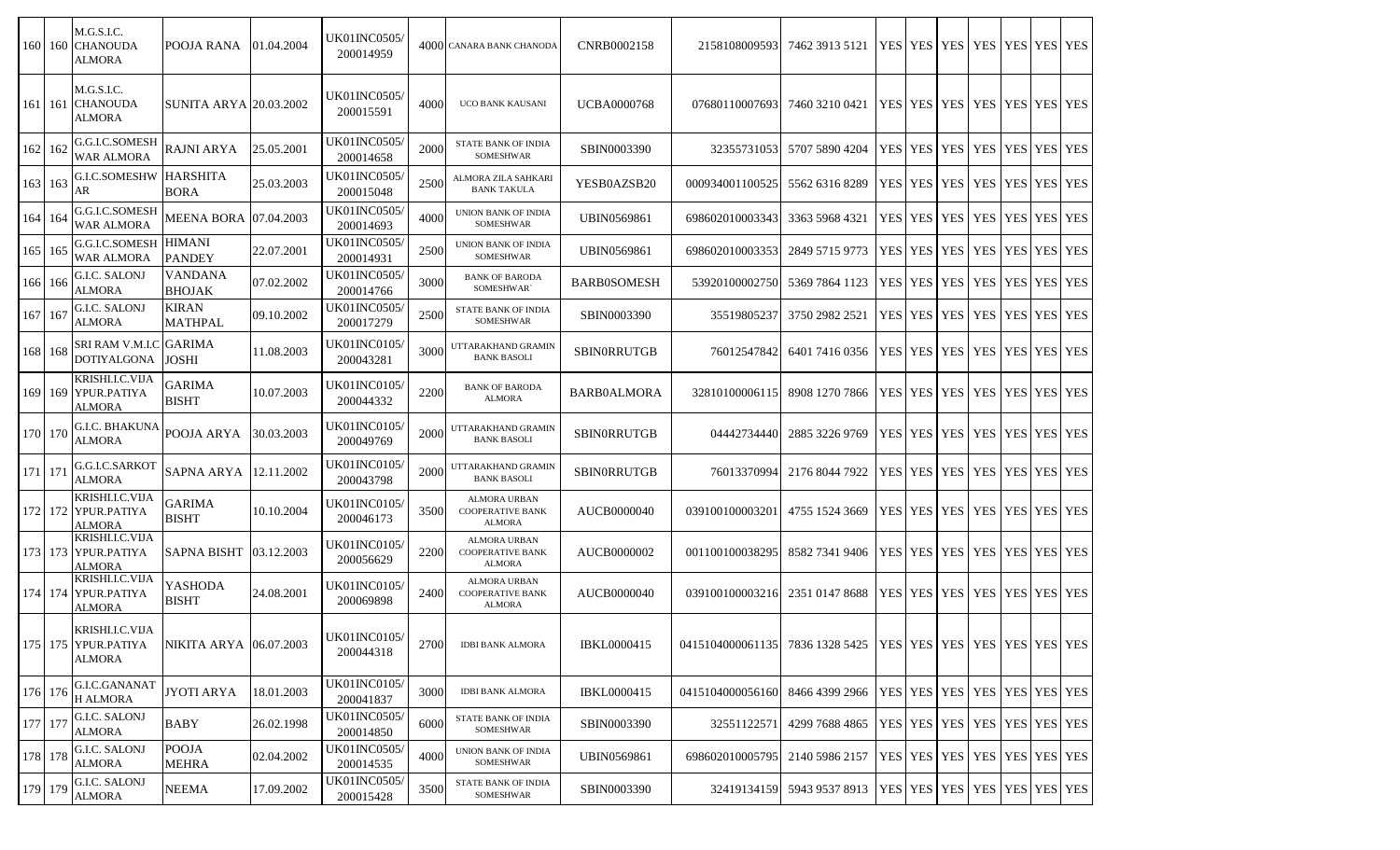| 180     | 180            | G.I.C. SALONJ<br><b>ALMORA</b>                             | PREETI ARYA                      | 05.02.2003 | UK01INC0505/<br>200019514         | 3000 | <b>STATE BANK OF INDIA</b><br>SOMESHWAR                         | SBIN0003390        | 33131906646      | 8896 3931 5974                                                 | YES YES               | <b>YES</b> | <b>YES</b>                              | YES YES YES |  |
|---------|----------------|------------------------------------------------------------|----------------------------------|------------|-----------------------------------|------|-----------------------------------------------------------------|--------------------|------------------|----------------------------------------------------------------|-----------------------|------------|-----------------------------------------|-------------|--|
| 181 181 |                | <b>G.I.C. BHAKUNA</b><br><b>ALMORA</b>                     | <b>MENKA ARYA 30.03.2003</b>     |            | <b>UK01INC0105/</b><br>200055118  | 2500 | UTTARAKHAND GRAMIN<br><b>BANK BASOLI</b>                        | SBIN0RRUTGB        | 04442735046      | 3907 4881 1860                                                 | YES YES               | <b>YES</b> | <b>YES</b>                              | YES YES YES |  |
| 182 182 |                | G.I.C.DEENAPA<br>NI ALMORA                                 | <b>KAVITA</b><br>ARYA            | 01.03.2003 | UK01INC0105/<br>200042361         | 2300 | <b>ALMORA URBAN</b><br><b>COOPERATIVE BANK</b><br><b>ALMORA</b> | AUCB0000002        | 001100100032079  | 2514 3295 5610                                                 | YES   YES   YES   YES |            |                                         | YES YES YES |  |
| 183 183 |                | <b>G.I.C. KAUSANI</b><br><b>BAGESHWAR</b>                  | <b>RENU ARYA</b>                 | 27.04.2003 | <b>UK01INC0505</b> /<br>200014971 | 3000 | UCO BANK KAUSANI                                                | <b>UCBA0000768</b> | 07680110004302   | 8091 3355 0863                                                 | YES YES YES           |            | <b>YES</b>                              | YES YES YES |  |
| 184 184 |                | <b>G.I.C. KAUSANI</b><br><b>BAGESHWAR</b>                  | <b>BABITA</b><br><b>DOSAD</b>    | 03.03.2003 | <b>UK01INC0505/</b><br>200017159  | 5000 | <b>STATE BANK OF INDIA</b><br><b>KAUSANI</b>                    | SBIN0016171        | 35576031488      | 7638 7374 5351                                                 |                       |            | YES   YES   YES   YES   YES   YES   YES |             |  |
| 185     | 185            | <b>G.I.C. KAUSANI</b><br><b>BAGESHWAR</b>                  | <b>NEHA PANT</b>                 | 27.03.2003 | <b>UK01INC0505</b> /<br>200015184 | 2000 | <b>STATE BANK OF INDIA</b><br><b>KAUSANI</b>                    | SBIN0016171        | 3557603291       | 8956 5493 2425                                                 | YES   YES   YES   YES |            |                                         | YES YES YES |  |
| 186 186 |                | G.G.I.C.SOMESH<br>WAR ALMORA                               | NEHA BORA                        | 28.01.2004 | <b>UK01INC0505/</b><br>200015295  | 5000 | <b>UNION BANK OF INDIA</b><br>SOMESHWAR                         | <b>UBIN0569861</b> | 698602010003385  | 7908 2594 6893                                                 | YES   YES   YES       |            | <b>YES</b>                              | YES YES YES |  |
| 187 187 |                | G.G.I.C.<br><b>HALDWANI</b><br>NAINITAL                    | <b>TANUJA</b><br>ARYA            | 01.03.2003 | UK04INC0205/<br>200060653         | 5000 | <b>BANK OF INDIA</b><br><b>HALDWANI</b>                         | <b>BKID0007051</b> | 705110110004972  | 2209 3729 0217                                                 | YES YES               | <b>YES</b> | <b>YES</b>                              | YES YES YES |  |
| 188 188 |                | V.V.M.I.C.HICHO BHAWNA<br>RI BAGESHWAR ARYA                |                                  | 29.01.2003 | <b>UK01INC0505/</b><br>200021086  |      | 4000 NAINITAL BANK KAPKOT                                       | NTBL0KAP089        | 2001792          | 4506 6712 7340                                                 |                       |            | YES   YES   YES   YES   YES   YES   YES |             |  |
| 189 189 |                | KENDRIYA<br>VIDYALAYA<br><b>KAUSANI</b><br>BAGESHWAR<br>UK | <b>JAI SHREE</b><br><b>BORA</b>  | 07.12.2002 | UK01INC0505/<br>200014314         | 4000 | STATE BANK OF INDIA<br><b>SOMESHWAR</b>                         | SBIN0003390        | 39652708933      | 4310 1294 6078                                                 |                       |            | YES YES YES YES YES YES YES YES         |             |  |
| 190     | <sup>190</sup> | <b>G.G.I.C.SOMESH GAYTRI</b><br>WAR ALMORA                 | <b>ARYA</b>                      | 14.01.2001 | UK01INC0505/<br>200014676         | 2000 | STATE BANK OF INDIA<br>SOMESHWAR                                | SBIN0003390        | 32407453816      | 4402 7145 2640                                                 | YES   YES   YES   YES |            |                                         | YES YES YES |  |
| 191     | <sup>191</sup> | M.G.S.I.C.<br><b>CHANOUDA</b><br>ALMORA                    | <b>HANSI</b>                     | 07.04.2002 | UK01INC0505/<br>200016217         |      | 3500 CANARA BANK CHANODA                                        | CNRB0002158        | 2158108008207    | 7139 4735 1574                                                 | YES YES               | <b>YES</b> | <b>YES</b>                              | YES YES YES |  |
| 192 192 |                | G.I.C.<br><b>DARMIYAN</b><br>ALMORA                        | <b>TANUJA</b><br><b>PANDEY</b>   | 04.07.2002 | <b>UK01INC0505/</b><br>200015560  | 3000 | PUNJAB NATIONAL BANK<br>SOMESHWAR                               | <b>PUNB0793500</b> | 7935001500000664 | 6407 1265 5085                                                 |                       |            | YES   YES   YES   YES                   | YES YES YES |  |
| 193     |                | G.I.C.<br>193 DARMIYAN<br>ALMORA                           | MAYA                             | 10.03.2001 | UK01INC0505/<br>200015347         | 3000 | <b>STATE BANK OF INDIA</b><br>SOMESHWAR                         | SBIN0003390        | 32335365045      | 9699 0817 3362                                                 | YES   YES   YES       |            | <b>YES YES YES YES</b>                  |             |  |
| 194     | 194            | G.G.I.C.SOMESH<br>WAR ALMORA                               | <b>RAJNI ARYA</b>                | 14.03.2003 | UK01INC0505/<br>200015054         | 2500 | STATE BANK OF INDIA<br>SOMESHWAR                                | SBIN0003390        | 32349382032      | 6710 4101 8809   YES   YES   YES   YES   YES   YES   YES   YES |                       |            |                                         |             |  |
| 195     | 195            | G.I.C.KAUSANI<br><b>BAGESHWAR</b>                          | <b>MANSHI</b><br><b>DOSAD</b>    | 18.03.2003 | UK01INC0505/<br>200019847         | 3000 | UCO BANK KAUSANI                                                | <b>UCBA0000768</b> | 07680110024256   | 8928 9762 0629                                                 |                       |            | YES YES YES YES YES YES YES YES         |             |  |
| 196     | -196           | G.I.C.DARMIYA<br>N ALMORA                                  | <b>BHAGWATI</b><br><b>BAJELI</b> | 14.03.2002 | UK01INC0505/<br>200014610         | 4500 | UNION BANK OF INDIA<br>SOMESHWAR                                | <b>UBIN0569861</b> | 698602010003442  | 2534 0060 5008                                                 |                       |            | YES   YES   YES   YES   YES   YES   YES |             |  |
| 197     | 197            | G.I.C.DARMIYA<br>N ALMORA                                  | SARITA ARYA 20.11.2003           |            | UK01INC0505/<br>200020304         | 3500 | <b>STATE BANK OF INDIA</b><br><b>SOMESHWAR</b>                  | SBIN0003390        | 32400449679      | 8625 1381 5073                                                 |                       |            | YES YES YES YES YES YES YES             |             |  |
| 198 198 |                | <b>G.I.C.MANAN</b><br><b>ALMORA</b>                        | <b>DEEPIKA</b><br><b>KHOLIYA</b> | 29.12.2003 | UK01INC0505/<br>200014531         | 4000 | STATE BANK OF INDIA<br><b>MANAN</b>                             | SBIN0009937        | 35570584950      | 8317 7848 6023                                                 |                       |            | YES YES YES YES YES YES YES             |             |  |
|         |                | M.G.S.I.C.<br>199 199 CHANOUDA<br><b>ALMORA</b>            | <b>BABITA ARYA 10.04.2003</b>    |            | UK01INC0505/<br>200014596         |      | 3000 CANARA BANK CHANODA                                        | CNRB0002158        | 2158108007946    | 7485 9719 0819                                                 |                       |            | YES   YES   YES   YES   YES   YES   YES |             |  |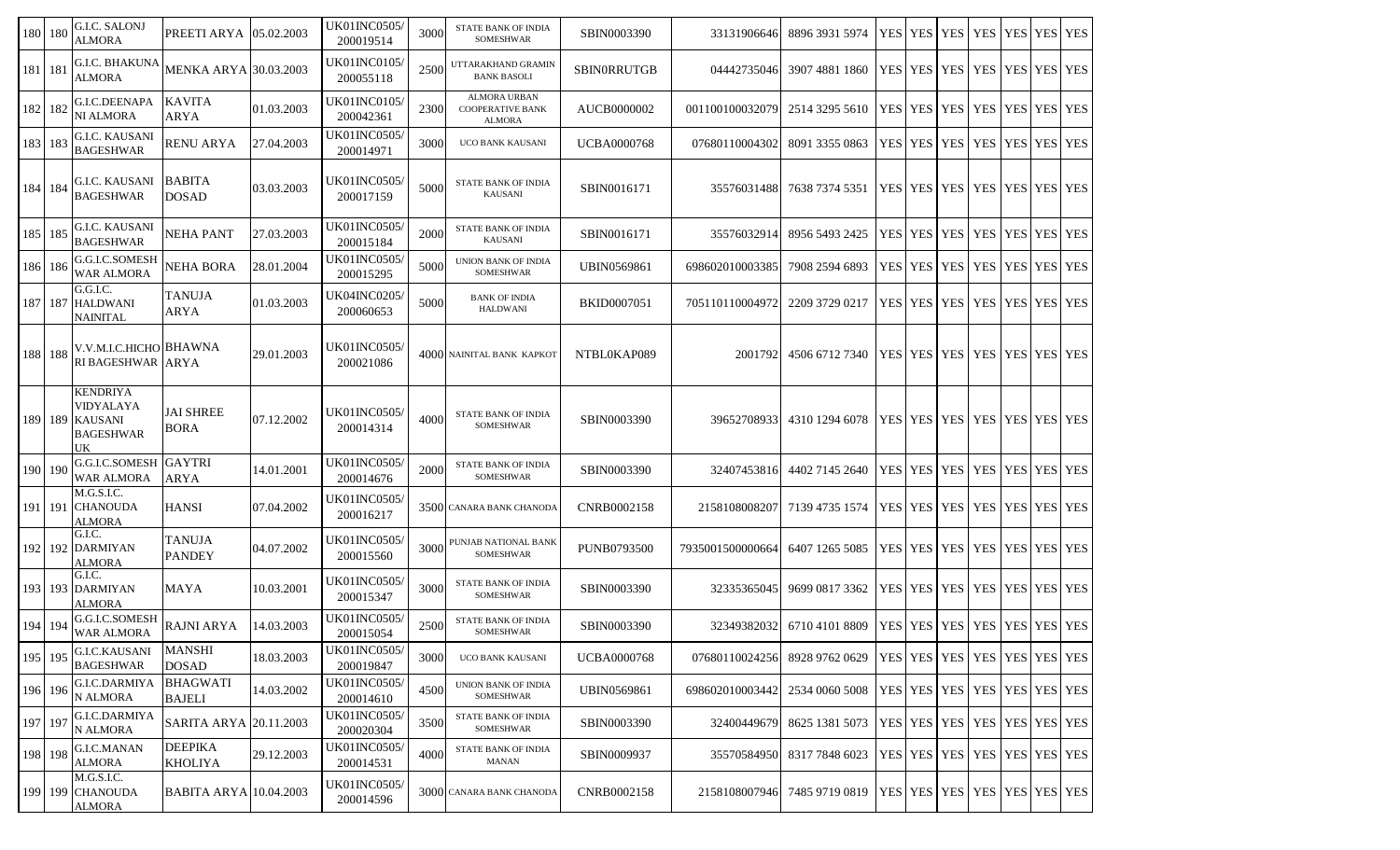| 200 200 | M.G.S.I.C.<br><b>CHANOUDA</b><br>ALMORA                                                      | <b>UMA</b>                      | 28.07.2000 | UK01INC0505/<br>200015361         |      | 3000 CANARA BANK CHANODA                                 | CNRB0002158        | 2158108008187    | 3972 6788 1246                                                 |  |                       | YES YES YES YES                         | YES YES YES |  |
|---------|----------------------------------------------------------------------------------------------|---------------------------------|------------|-----------------------------------|------|----------------------------------------------------------|--------------------|------------------|----------------------------------------------------------------|--|-----------------------|-----------------------------------------|-------------|--|
| 201 201 | <b>G.I.C.DEENAPA</b><br>NI ALMORA                                                            | JYOTI ARYA                      | 01.02.2003 | UK01INC0105/<br>200042488         | 2000 | ALMORA URBAN<br><b>COOPERATIVE BANK</b><br><b>ALMORA</b> | AUCB0000002        | 001100100032146  | 3039 8906 9260                                                 |  |                       | YES   YES   YES   YES                   | YES YES YES |  |
|         | M.G.S.I.C.<br>202   202   CHANOUDA<br><b>ALMORA</b>                                          | JYOTI BORA                      | 10.01.2003 | <b>UK01INC0505</b> /<br>200017270 |      | 5000 CANARA BANK CHANODA                                 | CNRB0002158        | 2158120000064    | 2217 2340 3001                                                 |  |                       | YES   YES   YES   YES   YES   YES   YES |             |  |
| 203 203 | G.G.I.C.SOMESH<br><b>WAR ALMORA</b>                                                          | <b>ASHA RATURI 27.12.2002</b>   |            | <b>UK01INC0505</b> /<br>200014512 | 1500 | PUNJAB NATIONAL BANK<br><b>SOMESHWAR</b>                 | <b>PUNB0793500</b> | 7935001500000761 | 2198 5942 7335                                                 |  | YES   YES   YES   YES |                                         | YES YES YES |  |
| 204 204 | <b>G.I.C.KAUSANI</b><br><b>BAGESHWAR</b>                                                     | <b>KHASHTI</b>                  | 14.08.2001 | UK01INC0505/<br>200014668         |      | 3000 CANARA BANK CHANODA                                 | CNRB0002158        | 2158108008182    | 5990 3095 3546                                                 |  | YES YES YES YES       |                                         | YES YES YES |  |
| 205 205 | G.I.C.DARMIYA<br>N ALMORA                                                                    | <b>HEMA</b><br><b>GOSWAMI</b>   | 01.03.2003 | UK01INC0505/<br>200015445         | 3000 | <b>STATE BANK OF INDIA</b><br><b>SOMESHWAR</b>           | SBIN0003390        | 32392484951      | 7448 2874 9269                                                 |  | YES   YES   YES   YES |                                         | YES YES YES |  |
| 206 206 | HGS.S.V.M.C<br><b>KUSUMKHERA</b><br><b>HALDWANI</b><br>NAINITAL                              | <b>GEETA</b><br><b>GOSWAMI</b>  | 05.01.2003 | <b>UK01INC0505</b> /<br>200019174 | 5000 | STATE BANK OF INDIA<br><b>KAUSANI</b>                    | SBIN0016171        | 39674103614      | 4191 8175 6872                                                 |  |                       | YES   YES   YES   YES   YES   YES   YES |             |  |
| 207 207 | G.I.C.MANAN<br><b>ALMORA</b>                                                                 | <b>DIKSHA</b><br><b>KHOLIYA</b> | 29.12.2003 | <b>UK01INC0505</b><br>200014531   | 4000 | STATE BANK OF INDIA<br><b>MANAN</b>                      | SBIN0009937        | 35569742899      | 3877 9658 4567                                                 |  | YES YES YES YES       |                                         | YES YES YES |  |
| 208 208 | G.G.I.C.SOMESH<br><b>WAR ALMORA</b>                                                          | ANITA ARYA                      | 04.04.2000 | <b>UK01INC0505</b> /<br>200014665 | 2500 | STATE BANK OF INDIA<br>SOMESHWAR                         | SBIN0003390        | 32355730322      | 4215 9384 8821                                                 |  | YES   YES   YES   YES |                                         | YES YES YES |  |
| 209 209 | M.G.S.I.C.<br><b>CHANOUDA</b><br>ALMORA                                                      | <b>CHANDANI</b><br>ARYA         | 01.02.2003 | <b>UK01INC0505/</b><br>200015576  |      | 3000 CANARA BANK CHANODA                                 | CNRB0002158        | 2158108007937    | 6922 0446 8820                                                 |  |                       | YES   YES   YES   YES   YES   YES   YES |             |  |
| 210 210 | M.G.S.I.C.<br><b>CHANOUDA</b><br>ALMORA                                                      | <b>SEEMA ARYA 105.03.2003</b>   |            | <b>UK01INC0505</b> /<br>200015579 |      | 3000 CANARA BANK CHANODA                                 | CNRB0002158        | 2158108007914    | 5008 6190 3731                                                 |  |                       | YES   YES   YES   YES   YES   YES   YES |             |  |
|         | <b>KENDRIYA</b><br><b>VIDYALAYA</b><br>211 211 KAUSANI<br><b>BAGESHWAR</b><br>UK             | <b>SIMRAN</b><br><b>BORA</b>    | 23.12.2001 | <b>UK01INC0505</b> /<br>200014970 |      | 3500 CANARA BANK CHANODA                                 | CNRB0002158        | 2158108011011    | 4009 8894 5003                                                 |  |                       | YES   YES   YES   YES   YES   YES   YES |             |  |
|         | M.G.S.I.C.<br>212 212 CHANOUDA<br><b>ALMORA</b>                                              | <b>MANISHA</b><br><b>BORA</b>   | 16.03.2003 | <b>UK01INC0505/</b><br>200015223  |      | 3500 CANARA BANK CHANODA                                 | CNRB0002158        | 2158108009902    | 5251 7894 3794                                                 |  |                       | YES   YES   YES   YES   YES   YES   YES |             |  |
|         | M.G.S.I.C.<br>213 213 CHANOUDA<br><b>ALMORA</b>                                              | <b>INDU BORA</b>                | 30.03.2003 | UK01INC0505/<br>200015232         |      | 4000 CANARA BANK CHANODA                                 | CNRB0002158        | 2158108010605    | 8253 3322 4680                                                 |  | YES YES YES YES       |                                         | YES YES YES |  |
|         | G.I.C.DEENAPA KOMAL<br>$214 \overline{\smash{\big)}\ 214 \over \overline{\text{NI ALMORA}}}$ | <b>BHAKUNI</b>                  | 02.06.2003 | UK01INC0105/<br>200043039         | 4000 | <b>IDBI BANK ALMORA</b>                                  | <b>IBKL0000415</b> | 0415104000124805 | 3705 2708 8635   YES   YES   YES   YES   YES   YES   YES   YES |  |                       |                                         |             |  |
| 215 215 | G.G.I.C.SARKOT<br><b>ALMORA</b>                                                              | <b>BHARTI</b><br><b>VERMA</b>   | 06.03.2003 | UK01INC0105/<br>200044125         | 2000 | UTTARAKHAND GRAMIN<br><b>BANK BASOLI</b>                 | SBINORRUTGB        | 76013571589      | 4617 7733 5484                                                 |  |                       | YES YES YES YES YES YES YES YES         |             |  |
| 216 216 | <b>G.I.C. BHAKUNA MANISHA</b><br><b>ALMORA</b>                                               | <b>ARYA</b>                     | 08.03.2003 | <b>UK01INC0105/</b><br>200052774  | 2500 | UTTARAKHAND GRAMIN<br><b>BANK BASOLI</b>                 | <b>SBINORRUTGB</b> | 760242005331     | 7004 0230 6357                                                 |  |                       | YES   YES   YES   YES   YES   YES   YES |             |  |
|         | M.G.S.I.C.<br>$217$ 217 CHANOUDA<br><b>ALMORA</b>                                            | ASHA BORA                       | 10.02.2003 | <b>UK01INC0505/</b><br>200014614  |      | 2500 CANARA BANK CHANODA                                 | CNRB0002158        | 2158120000053    | 6900 7658 6834                                                 |  |                       | YES YES YES YES YES YES YES YES         |             |  |
| 218 218 | G.G.I.C.SARKOT<br><b>ALMORA</b>                                                              | <b>PREETI</b><br>VERMA          | 12.04.2003 | UK01INC0105/<br>200045444         | 2000 | UTTARAKHAND GRAMIN<br><b>BANK BASOLI</b>                 | <b>SBINORRUTGB</b> | 04442735987      | 5505 1603 0421                                                 |  |                       | YES   YES   YES   YES   YES   YES   YES |             |  |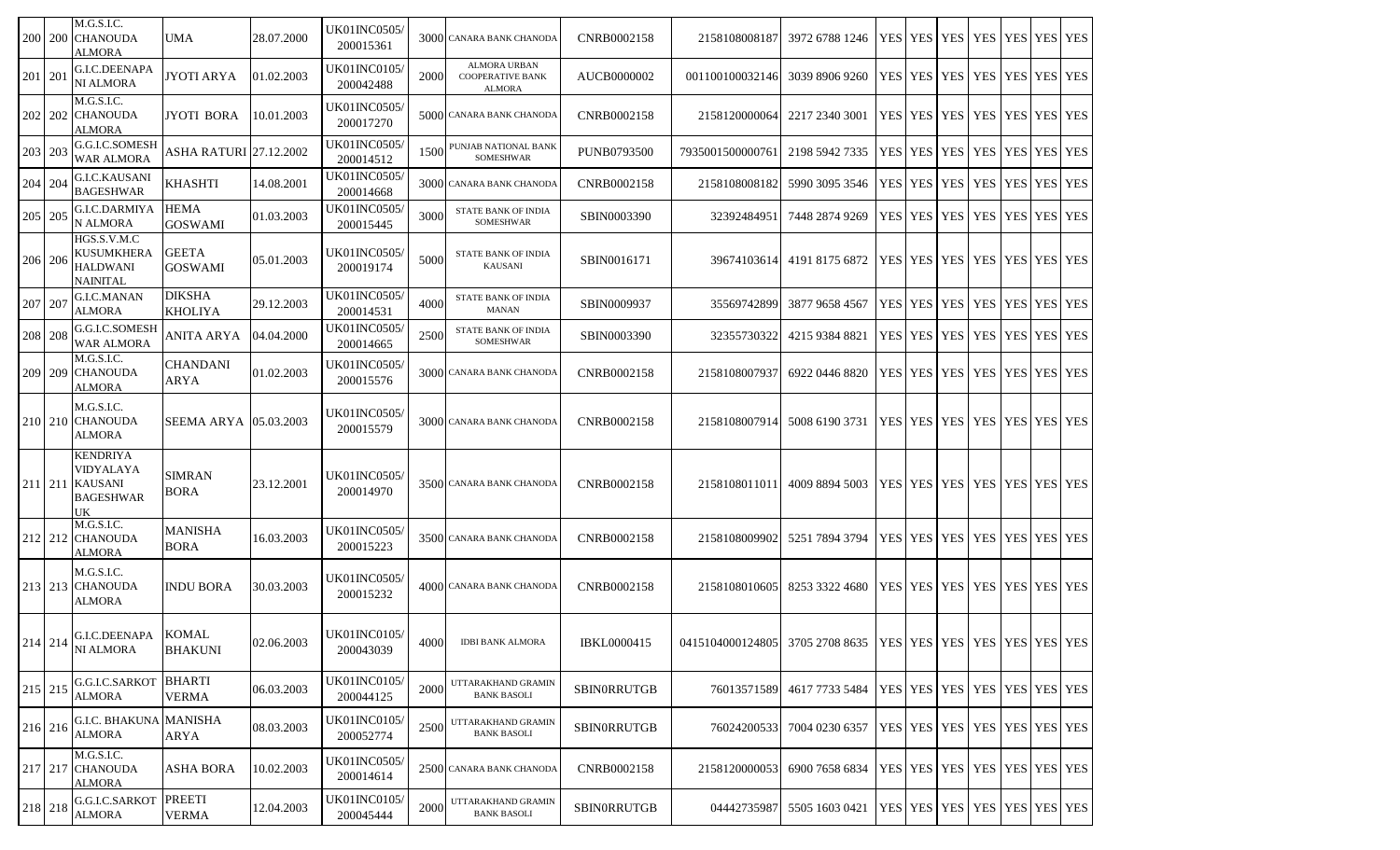| 219 219 | G.I.C. SALONJ<br><b>ALMORA</b>                      | <b>MAMTA NEGI 25.03.2003</b>     |            | <b>UK01INC0505/</b><br>200014890  | 1500 | UNION BANK OF INDIA<br><b>SOMESHWAR</b>                  | UBIN0569861        | 698602010003277 | 9472 6494 8254                                                               |  |                       | YES   YES   YES   YES   YES   YES   YES |             |  |
|---------|-----------------------------------------------------|----------------------------------|------------|-----------------------------------|------|----------------------------------------------------------|--------------------|-----------------|------------------------------------------------------------------------------|--|-----------------------|-----------------------------------------|-------------|--|
| 220 220 | S.S.S.S.L.V.G.G.I.<br>C.BAGESHWAR                   | <b>SANGEETA</b>                  | 02.03.2003 | <b>UK01INC0505/</b><br>200015263  | 3000 | ALMORA URBAN<br><b>COOPERATIVE BANK</b><br><b>ALMORA</b> | AUCB0000004        | 003100100013066 | 6436 7554 6844                                                               |  | YES YES YES YES       |                                         | YES YES YES |  |
| 221 221 | G.I.C.DEENAPA<br>NI ALMORA                          | GAYTRI JOSHI 27.02.2003          |            | <b>UK01INC0105/</b><br>200042602  | 1800 | ALMORA ZILA SAHKARI<br><b>BANK ALMORA</b>                | YESB0AZSB03        | 000234001100022 | 8880 4536 6244                                                               |  | YES YES YES YES       |                                         | YES YES YES |  |
| 222 222 | G.I.C.KULSIBI<br>ALMORA                             | <b>JYOTI</b><br><b>RAUTELA</b>   | 05.11.2003 | <b>UK01INC0505/</b><br>200014825  | 5000 | UTTARAKHAND GRAMIN<br><b>BANK SOMESHWAR</b>              | SBINORRUTGB        | 76018104508     | 3116 3580 0905                                                               |  | YES   YES   YES   YES |                                         | YES YES YES |  |
| 223 223 | <b>G.G.I.C.SOMESH RUCHI</b><br><b>WAR ALMORA</b>    | <b>BHANDARI</b>                  | 16.06.2003 | UK01INC0505/<br>200020882         | 6000 | UTTARAKHAND GRAMIN<br><b>BANK SOMESHWAR</b>              | <b>SBINORRUTGB</b> | 76012958591     | 8845 9019 5413                                                               |  | YES   YES   YES   YES |                                         | YES YES YES |  |
| 224 224 | G.I.C.DARMIYA<br>N ALMORA                           | <b>VINITA</b><br><b>GOSWAMI</b>  | 05.03.2003 | <b>UK01INC0505</b> /<br>200017853 | 3000 | STATE BANK OF INDIA<br><b>SOMESHWAR</b>                  | SBIN0003390        | 32396876364     | 4814 0705 1502                                                               |  | YES   YES   YES   YES |                                         | YES YES YES |  |
| 225 225 | G.I.C.DARMIYA<br>N ALMORA                           | ANJALI ARYA                      | 05.03.2003 | UK01INC0505/<br>200018559         | 5000 | STATE BANK OF INDIA<br><b>SOMESHWAR</b>                  | SBIN0003390        | 32359201146     | 2407 2473 4110                                                               |  | YES   YES   YES   YES |                                         | YES YES YES |  |
| 226 226 | G.G.I.C.SOMESH<br>WAR ALMORA                        | <b>TANUJA</b>                    | 28.04.2001 | UK01INC0505/<br>200020402         | 2000 | STATE BANK OF INDIA<br><b>SOMESHWAR</b>                  | SBIN0003390        | 32355721103     | 7967 6246 4954                                                               |  | YES   YES   YES   YES |                                         | YES YES YES |  |
| 227 227 | G.G.I.C.SOMESH<br><b>WAR ALMORA</b>                 | PRIYA ARYA                       | 04.05.2003 | UK01INC0505/<br>200014779         | 2500 | STATE BANK OF INDIA<br><b>SOMESHWAR</b>                  | SBIN0003390        | 323526652421    | 5274 7452 0013                                                               |  | YES   YES   YES   YES |                                         | YES YES YES |  |
| 228 228 | G.I.C.SOMESHW<br>AR ALMORA                          | <b>MANISHA</b><br><b>ARYA</b>    | 10.01.2002 | UK01INC0505/<br>200015147         | 3000 | <b>BANK OF BARODA</b><br>SOMESHWAR`                      | <b>BARB0SOMESH</b> | 53928100000262  | 7514 9068 9293                                                               |  | YES YES YES I YES     |                                         | YES YES YES |  |
|         | M.G.S.I.C.<br>229 229 CHANOUDA<br>ALMORA            | <b>KANCHAN</b><br><b>BHAKUNI</b> | 05.02.2002 | UK01INC0505/<br>200014956         | 3500 | CANARA BANK CHANODA                                      | CNRB0002158        | 2158108009853   | 9847 9936 8083                                                               |  | YES   YES   YES   YES |                                         | YES YES YES |  |
|         | M.G.S.I.C.<br>230   230   CHANOUDA<br><b>ALMORA</b> | <b>NISHA</b><br><b>BHAKUNI</b>   | 16.02.2003 | UK01INC0505/<br>200015598         | 2000 | CANARA BANK CHANODA                                      | CNRB0002158        | 2158108005984   | 2995 9933 9952                                                               |  | YES   YES   YES   YES |                                         | YES YES YES |  |
| 231 231 | M.G.S.I.C.<br><b>CHANOUDA</b><br>ALMORA             | REKHA<br><b>BHAKUNI</b>          | 26.01.2003 | UK01INC0505/<br>200019243         | 4000 | CANARA BANK CHANODA                                      | CNRB0002158        | 2158108009889   | 7502 8117 1218                                                               |  |                       | YES   YES   YES   YES   YES   YES   YES |             |  |
| 232 232 | G.G.I.C.SOMESH<br><b>WAR ALMORA</b>                 | <b>RADHA ARYA</b>                | 10.07.2003 | UK01INC0505/<br>200014560         | 3000 | STATE BANK OF INDIA<br>SOMESHWAR                         | SBIN0003390        | 32407453827     | 2704 1768 4535                                                               |  | YES   YES   YES   YES |                                         | YES YES YES |  |
|         | M.G.S.I.C.<br>233 233 CHANOUDA<br>ALMORA            | ANJALI<br><b>BHAKUNI</b>         | 17.10.2002 | UK01INC0505/<br>200016306         | 5000 | <b>CANARA BANK CHANODA</b>                               | CNRB0002158        | 2158108009892   | 3927 6147 5147                                                               |  |                       | YES   YES   YES   YES   YES   YES   YES |             |  |
|         | M.G.S.I.C.<br>234 234 CHANOUDA<br><b>ALMORA</b>     | <b>NEHA</b><br><b>BHAKUNI</b>    | 15.09.2001 | <b>UK01INC0505/</b><br>200016360  |      | 4500 CANARA BANK CHANODA                                 | CNRB0002158        |                 | 2158108005982 9055 5622 7825   YES   YES   YES   YES   YES   YES   YES   YES |  |                       |                                         |             |  |
|         | M.G.S.I.C.<br>235 235 CHANOUDA<br>ALMORA            | <b>KANCHAN</b><br><b>BHAKUNI</b> | 10.02.2002 | UK01INC0505/<br>200016320         | 6000 | <b>CANARA BANK CHANODA</b>                               | CNRB0002158        | 2158120000026   | 9842 6203 6739                                                               |  |                       | YES YES YES YES YES YES YES YES         |             |  |
| 236 236 | G.G.I.C.SOMESH<br><b>WAR ALMORA</b>                 | <b>ANJALI</b>                    | 27.03.2002 | UK01INC0505/<br>200017128         | 4000 | <b>STATE BANK OF INDIA</b><br>SOMESHWAR                  | SBIN0003390        | 32354434290     | 3707 0730 0678                                                               |  |                       | YES   YES   YES   YES   YES   YES   YES |             |  |
| 237 237 | G.G.I.C.SOMESH<br><b>WAR ALMORA</b>                 | <b>MANJU ARYA</b>                | 20.06.2002 | UK01INC0505/<br>200014547         | 3000 | <b>STATE BANK OF INDIA</b><br><b>SOMESHWAR</b>           | SBIN0003390        | 32355735808     | 3254 9570 3200                                                               |  |                       | YES   YES   YES   YES   YES   YES   YES |             |  |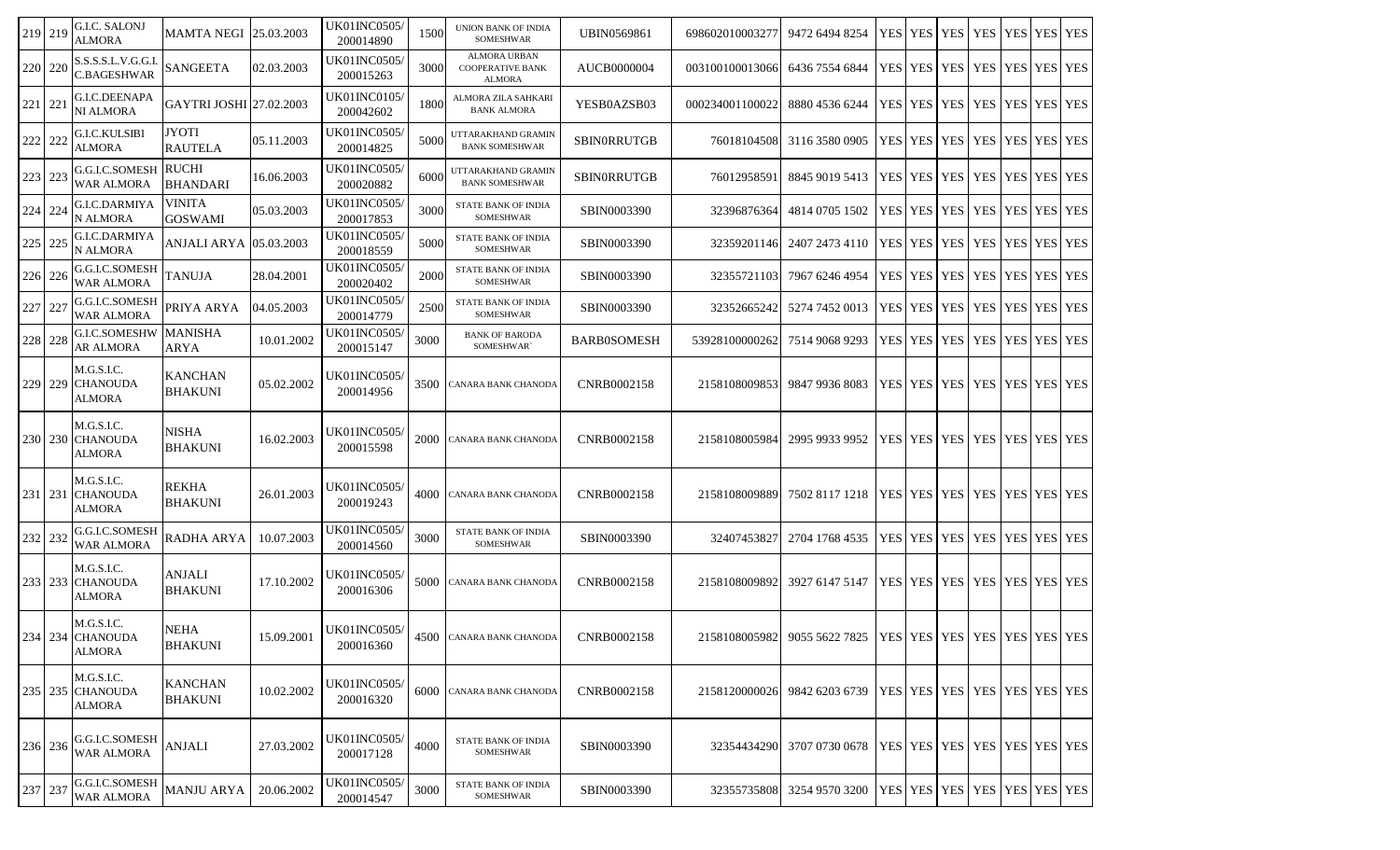| 238 238 | G.G.I.C.SOMESH<br><b>WAR ALMORA</b>                 | RADHA BORA                     | 02.03.2003 | UK01INC0505/<br>200015180         | 2000 | UTTARAKHAND GRAMIN<br><b>BANK SOMESHWAR</b>    | <b>SBINORRUTGB</b> | 76012807427      | 7276 7688 0137                                                       | YES YES YES           | <b>YES</b>                              | YES YES YES        |  |
|---------|-----------------------------------------------------|--------------------------------|------------|-----------------------------------|------|------------------------------------------------|--------------------|------------------|----------------------------------------------------------------------|-----------------------|-----------------------------------------|--------------------|--|
| 239 239 | M.G.S.I.C.<br><b>CHANOUDA</b><br>ALMORA             | <b>HIMANI BORA</b>             | 05.02.2003 | UK01INC0505/<br>200014483         | 3000 | CANARA BANK CHANODA                            | CNRB0002158        | 2158101005447    | 5120 1001 5078                                                       |                       | YES   YES   YES   YES   YES   YES   YES |                    |  |
| 240 240 | M.G.S.I.C.<br><b>CHANOUDA</b><br>ALMORA             | <b>SHIVANI</b><br><b>BORA</b>  | 10.04.2020 | <b>UK01INC0505</b> /<br>200014659 | 2000 | CANARA BANK CHANODA                            | CNRB0002158        | 2158108009903    | 6863 5576 9643                                                       | YES   YES   YES   YES |                                         | <b>YES YES YES</b> |  |
| 241 241 | G.G.I.C.SOMESH  PRIYANKA<br><b>WAR ALMORA</b>       | ARYA                           | 29.04.2001 | UK01INC0505/<br>200015299         | 3000 | STATE BANK OF INDIA<br><b>SOMESHWAR</b>        | SBIN0003390        | 323557325681     | 7871 5955 7178                                                       |                       | <u> YES YES YES YES YES YES YES </u>    |                    |  |
| 242 242 | G.G.I.C.SOMESH<br><b>WAR ALMORA</b>                 | AMISHA                         | 21.03.2003 | <b>UK01INC0505</b><br>200014962   | 3000 | STATE BANK OF INDIA<br>SOMESHWAR               | SBIN0003390        | 32354530368      | 7536 0548 1302                                                       | YES YES YES           | <b>YES</b>                              | YES YES YES        |  |
| 243 243 | <b>G.G.I.C.SOMESH TANUJA</b><br>WAR ALMORA          | <b>ARYA</b>                    | 20.07.2000 | <b>UK01INC0505/</b><br>200014964  | 4000 | STATE BANK OF INDIA<br>SOMESHWAR               | SBIN0003390        | 32356146299      | 6890 4407 0817                                                       | YES YES YES           | <b>YES</b>                              | YES YES YES        |  |
| 244 244 | G.G.I.C.SOMESH<br>WAR ALMORA                        | <b>POOJA</b>                   | 01.05.2003 | <b>UK01INC0505</b><br>200018289   | 6000 | STATE BANK OF INDIA<br><b>SOMESHWAR</b>        | SBIN0003390        | 32350617936      | 9436 1152 7505                                                       | YES   YES   YES   YES |                                         | YES YES YES        |  |
| 245 245 | G.G.I.C.SOMESH  SHANTI<br><b>WAR ALMORA</b>         | <b>MEHRA</b>                   | 25.11.2002 | <b>UK01INC0505</b><br>200014778   | 3000 | <b>STATE BANK OF INDIA</b><br><b>SOMESHWAR</b> | SBIN0003390        | 32896906164      | 4256 3548 9327                                                       | YES YES YES           | <b>YES</b>                              | YES YES YES        |  |
| 246 246 | <b>G.I.C.DEENAPA</b><br>NI ALMORA                   | NEHA BHOJ                      | 15.04.2004 | <b>UK01INC0105</b><br>200067923   | 2200 | UTTARAKHAND GRAMIN<br><b>BANK BASOLI</b>       | <b>SBINORRUTGB</b> | 76012924481      | 8609 2874 6279                                                       | YES   YES   YES   YES |                                         | YES YES YES        |  |
| 247 247 | M.G.S.I.C.<br><b>CHANOUDA</b><br>ALMORA             | <b>BHAGWATI</b><br><b>BORA</b> | 30.03.2004 | UK01INC0505/<br>200015190         | 2000 | CANARA BANK CHANODA                            | CNRB0002158        | 2158108009810    | 8013 2985 1120   YES   YES   YES   YES   YES   YES   YES   YES       |                       |                                         |                    |  |
| 248 248 | <b>G.G.I.C.SOMESH MONIKA</b><br>WAR ALMORA          | <b>RANA</b>                    | 19.03.2002 | UK01INC0505/<br>200014521         | 3000 | PUNJAB NATIONAL BANK<br><b>SOMESHWAR</b>       | PUNB0793500        | 7935000100017070 | 2833 4601 3583                                                       | YES YES YES           | <b>YES</b>                              | YES YES YES        |  |
| 249 249 | G.I.C.KAUSANI<br><b>BAGESHWAR</b>                   | SUMAN                          | 15.08.2001 | <b>UK01INC0505</b> /<br>200016327 | 3000 | STATE BANK OF INDIA<br><b>KAUSANI</b>          | SBIN0016171        | 39596084880      | 9691 8322 2721                                                       | YES YES YES           | <b>YES</b>                              | YES YES YES        |  |
| 250 250 | <b>G.I.C.KAUSANI</b><br><b>BAGESHWAR</b>            | <b>BEENA</b>                   | 27.07.2003 | <b>UK01INC0505</b><br>200020957   |      | 4000 CANARA BANK CHANODA                       | CNRB0002158        | 2158108008212    | 4609 9743 2095                                                       | YES YES YES           | <b>YES</b>                              | YES YES YES        |  |
| 251 251 | G.I.C. NAI<br><b>ALMORA</b>                         | <b>RESHMA</b>                  | 24.01.2003 | <b>UK01INC0105/</b><br>200045988  | 2000 | UTTARAKHAND GRAMIN<br><b>BANK BHAGTOLA</b>     | <b>SBINORRUTGB</b> | 04442319832      | 5461 0242 6072                                                       | YES YES YES           | <b>YES</b>                              | YES YES YES        |  |
| 252 252 | G.I.C. NAI<br>ALMORA                                | <b>MANISHA</b>                 | 01.04.2003 | UK01INC0105/<br>200045718         | 1800 | UTTARAKHAND GRAMIN<br><b>BANK BHAGTOLA</b>     | SBINORRUTGB        | 04442319809      | 8602 5059 0754                                                       | YES YES YES           | YES   YES   YES   YES                   |                    |  |
| 253 253 | G.I.C. NAI<br>ALMORA                                | <b>MEENAKSHI</b>               | 25.01.2003 | UK01INC0105/<br>200046169         |      | 1900 UTTARAKHAND GRAMIN<br>BANK BHAGTOLA       | <b>SBINORRUTGB</b> |                  | 04442319752 2183 8380 4675   YES   YES   YES   YES   YES   YES   YES |                       |                                         |                    |  |
| 254 254 | G.I.C. NAI<br><b>ALMORA</b>                         | <b>PRIYA</b>                   | 06.04.2002 | <b>UK01INC0105/</b><br>200050629  | 2200 | UTTARAKHAND GRAMIN<br><b>BANK BHAGTOLA</b>     | <b>SBINORRUTGB</b> | 04442320257      | 5054 6951 8874                                                       |                       | YES YES YES YES YES YES YES YES         |                    |  |
| 255 255 | G.I.C. NAI<br>ALMORA                                | <b>ANKITA</b>                  | 09.04.2002 | <b>UK01INC0105/</b><br>200050628  | 2200 | UTTARAKHAND GRAMIN<br><b>BANK BHAGTOLA</b>     | <b>SBINORRUTGB</b> | 04442319887      | 8904 2342 3091                                                       |                       | YES YES YES YES YES YES YES             |                    |  |
| 256 256 | G.I.C. NAI<br>ALMORA                                | <b>NEHA ARYA</b>               | 08.04.2003 | UK01INC0105/<br>200045720         | 1900 | UTTARAKHAND GRAMIN<br><b>BANK BHAGTOLA</b>     | SBINORRUTGB        | 04442319854      | 6815 0701 9790                                                       |                       | <b>TES YES YES YES YES YES YES</b>      |                    |  |
|         | M.G.S.I.C.<br>257   257   CHANOUDA<br><b>ALMORA</b> | PUJA ARYA                      | 09.01.2002 | <b>UK01INC0505/</b><br>200016198  | 2000 | UCO BANK KAUSANI                               | <b>UCBA0000768</b> | 07680110007778   | 4340 9228 5942   YES   YES   YES   YES   YES   YES   YES   YES       |                       |                                         |                    |  |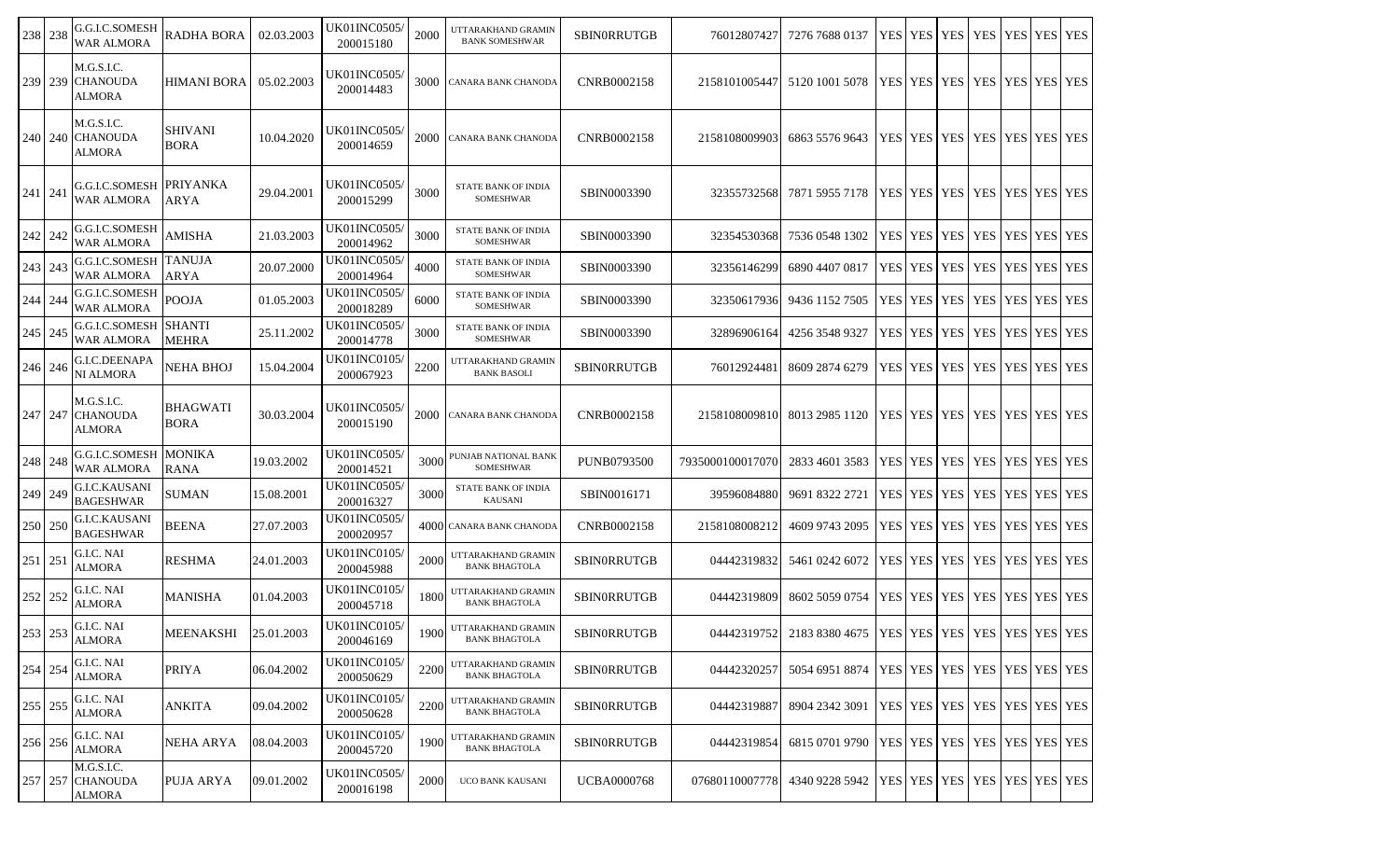| 258 258 | G.I.C. MANAN<br><b>ALMORA</b>                                      | MANEESHA                         | 20.03.2002 | <b>UK01INC0505/</b><br>200015111 | 3500 | <b>STATE BANK OF INDIA</b><br><b>MANAN</b>                      | SBIN0009937        | 325123634551     | 9208 0792 7573                                                       | <b>YES YES</b>                          | <b>YES</b> | YES        | YES IYES IYES   |  |
|---------|--------------------------------------------------------------------|----------------------------------|------------|----------------------------------|------|-----------------------------------------------------------------|--------------------|------------------|----------------------------------------------------------------------|-----------------------------------------|------------|------------|-----------------|--|
| 259 259 | G.G.I.C.SOMESH<br><b>WAR ALMORA</b>                                | <b>MANISHA</b><br><b>BORA</b>    | 10.11.2001 | <b>UK01INC0505/</b><br>210021837 | 5500 | <b>STATE BANK OF INDIA</b><br><b>SOMESHWAR</b>                  | SBIN0003390        | 35550745877      | 3367 7990 0561                                                       | YES YES YES                             |            | YES        | YES YES YES     |  |
| 260 260 | <b>ADAMS GIRLS</b> I<br>C ALMORA                                   | <b>SAKSHI</b><br><b>KANDPAL</b>  | 30.03.2003 | <b>UK01INC0505/</b><br>200070267 |      | 5000 INDIAN BANK ALMORA                                         | <b>IDIB000A148</b> | 6945038890       | 5519 3762 5313                                                       | YES   YES   YES                         |            | YES        | YES YES YES     |  |
| 261 261 | <b>RAJA ANAND</b><br><b>SINGH GOVT</b><br>G.I.C.ALMORA             | <b>MINAKSHI</b><br><b>BHATT</b>  | 10.10.2003 | UK01INC0105/<br>200057305        | 2500 | <b>ALMORA URBAN</b><br><b>COOPERATIVE BANK</b><br><b>ALMORA</b> | AUCB0000002        | 001100100036845  | 6574 3244 8514                                                       | YES   YES   YES   YES                   |            |            | YES   YES   YES |  |
| 262 262 | G.I.C.KAUSANI<br><b>BAGESHWAR</b>                                  | <b>KIRAN</b>                     | 27.07.2003 | UK01INC0505/<br>200020254        | 5500 | STATE BANK OF INDIA<br><b>KAUSANI</b>                           | SBIN0016171        | 35576638629      | 7827 5378 9870                                                       | YES YES                                 | <b>YES</b> | YES        | YES YES YES     |  |
| 263 263 | <b>G.I.C.MANSARIN</b><br><b>ALA CHAURA</b><br><b>ALMORA</b>        | JANKI ARYA                       | 17.02.2002 | UK01INC0505/<br>200014851        | 2000 | <b>STATE BANK OF INDIA</b><br><b>SOMESHWAR</b>                  | SBIN0003390        | 32396278296      | 8809 8913 1717                                                       | YES YES YES                             |            | <b>YES</b> | YES YES YES     |  |
| 264 264 | G.G.I.C.SOMESH KUSUM<br><b>WAR ALMORA</b>                          | <b>RAUTELA</b>                   | 08.06.2001 | <b>UK01INC0505/</b><br>200021340 | 5000 | <b>BANK OF BARODA</b><br>SOMESHWAR`                             | <b>BARB0SOMESH</b> | 53920100002682   | 6451 3834 1279                                                       | YES   YES   YES   YES                   |            |            | YES YES YES     |  |
| 265 265 | G.I.C. SALONJ<br><b>ALMORA</b>                                     | <b>AANCHAL</b>                   | 07.01.2003 | <b>UK01INC0505</b><br>210021890  | 3000 | <b>STATE BANK OF INDIA</b><br>SOMESHWAR                         | SBIN0003390        | 32419134115      | 6290 6869 5240                                                       | YES   YES   YES   YES                   |            |            | YES YES YES     |  |
| 266 266 | G.I.C. SALONJ<br><b>ALMORA</b>                                     | <b>KAVITA</b><br><b>BISHT</b>    | 15.03.2003 | <b>UK01INC0505/</b><br>200014939 | 2000 | <b>BANK OF BARODA</b><br>SOMESHWAR`                             | <b>BARB0SOMESH</b> | 53920100002665   | 9530 6875 4684                                                       | YES   YES   YES   YES                   |            |            | YES YES YES     |  |
| 267 267 | G.I.C.KAUSANI<br><b>BAGESHWAR</b>                                  | <b>MANJU</b>                     | 02.04.2002 | UK01INC0505/<br>200014602        | 4000 | UCO BANK KAUSANI                                                | <b>UCBA0000768</b> | 7680110007143    | 5761 1934 9248                                                       | YES YES YES YES                         |            |            | YES   YES   YES |  |
| 268 268 | G.G.I.C.SOMESH<br><b>WAR ALMORA</b>                                | <b>HIMANSHI</b><br><b>BISHT</b>  | 03.07.2002 | UK01INC0505/<br>200021421        | 6000 | UNION BANK OF INDIA<br>SOMESHWAR                                | UBIN0569861        | 698602010003344  | 9984 1175 3849                                                       | YES   YES   YES   YES                   |            |            | YES YES YES     |  |
| 269 269 | G.I.C. MANAN<br>ALMORA                                             | NISHA ARYA                       | 01.07.2003 | UK01INC0505/<br>200021078        | 6000 | <b>STATE BANK OF INDIA</b><br><b>MANAN</b>                      | SBIN0009937        | 32617914281      | 5578 5917 5704                                                       | YES YES YES I                           |            | YES        | YES YES YES     |  |
| 270 270 | G.I.C.DARMIYA<br>N ALMORA                                          | <b>CHAMPA</b>                    | 06.06.2003 | UK01INC0505/<br>200021806        | 6000 | STATE BANK OF INDIA<br><b>SOMESHWAR</b>                         | SBIN0003390        | 32522227568      | 2479 0785 1216                                                       | <b>YES</b> YES                          | <b>YES</b> | YES        | YES YES YES     |  |
| 271 271 | G.I.C.NAI<br><b>ALMORA</b>                                         | <b>SHEETAL</b><br><b>BISHT</b>   | 13.03.2003 | <b>UK01INC0105/</b><br>200069518 | 2200 | UTTARAKHAND GRAMIN<br><b>BANK BHAGTOLA</b>                      | <b>SBINORRUTGB</b> | 76013661688      | 5341 6846 4925                                                       | YES   YES   YES   YES                   |            |            | YES YES YES     |  |
| 272 272 | J N V<br>MARSOLIBHAT<br><b>SHILING</b><br>PITHORAGARH<br>UK        | JYOTI AAGRI                      | 14.03.2003 | UK01INC0505/<br>210022032        | 2500 | PUNJAB NATIONAL BANK<br><b>TARKHET</b>                          | <b>PUNB0723400</b> | 7234001500003261 | 7718 0470 5924                                                       | YES   YES   YES   YES   YES   YES   YES |            |            |                 |  |
| 273 273 | G.I.C. SALONJ<br>ALMORA                                            | HIMANI                           | 05.12.2002 | UK01INC0505/<br>200019971        | 5000 | <b>BANK OF BARODA</b><br>SOMESHWAR`                             | <b>BARB0SOMESH</b> | 53928100000626   | 8654 3478 3751                                                       | YES YES YES YES                         |            |            | YES   YES   YES |  |
| 274 274 | G.I.C.DARMIYA<br>N ALMORA                                          | <b>JYOTI</b>                     | 23.03.2003 | UK01INC0505/<br>200021451        | 6000 | STATE BANK OF INDIA<br>SOMESHWAR                                | SBIN0003390        | 32522227749      | 7447 5119 1401                                                       | YES YES YES YES                         |            |            | YES   YES   YES |  |
| 275 275 | G.I.C.DARMIYA   PRIYANKA<br>N ALMORA                               | <b>BISHT</b>                     | 20.06.2002 | <b>UK01INC0505/</b><br>200021087 | 4000 | STATE BANK OF INDIA<br>SOMESHWAR                                | SBIN0003390        |                  | 35590506557 7755 3678 4593 YES YES YES YES YES YES YES YES           |                                         |            |            |                 |  |
| 276 276 | G.I.C. SALONJ<br><b>ALMORA</b>                                     | DOLLY ARYA 23.11.2002            |            | UK01INC0505/<br>200021186        | 4000 | <b>BANK OF BARODA</b><br>SOMESHWAR`                             | <b>BARB0SOMESH</b> | 53928100000627   | 7066 5969 9353                                                       | YES   YES   YES   YES   YES   YES   YES |            |            |                 |  |
| 277 277 | G.I.C.DARMIYA<br>N ALMORA                                          | <b>ANKITA</b><br>ARYA            | 28.06.2002 | UK01INC0505/<br>200018651        | 5000 | STATE BANK OF INDIA<br><b>MANAN</b>                             | SBIN0009937        |                  | 32500527134 2854 2797 1730   YES   YES   YES   YES   YES   YES   YES |                                         |            |            |                 |  |
|         | <b>G.I.C.MANSARIN</b><br>278 278 ALA CHAURA<br>ALMORA              | <b>HEERA</b>                     | 15.05.2000 | UK01INC0505/<br>200021360        | 6000 | UTTARAKHAND GRAMIN<br><b>BANK SOMESHWAR</b>                     | <b>SBINORRUTGB</b> |                  | 76017107044 4715 0710 6567   YES   YES   YES   YES   YES   YES   YES |                                         |            |            |                 |  |
|         | KENDRIYA<br>VIDYALAYA<br>279 279 KAUSANI<br><b>BAGESHWAR</b><br>UK | <b>DEEPIKA</b><br><b>KANDPAL</b> | 29.07.2002 | UK01INC0505/<br>200016338        | 3500 | STATE BANK OF INDIA<br>KAUSANI                                  | SBIN0016171        | 37755715020      | 7685 1232 1507   YES   YES   YES   YES   YES   YES   YES             |                                         |            |            |                 |  |